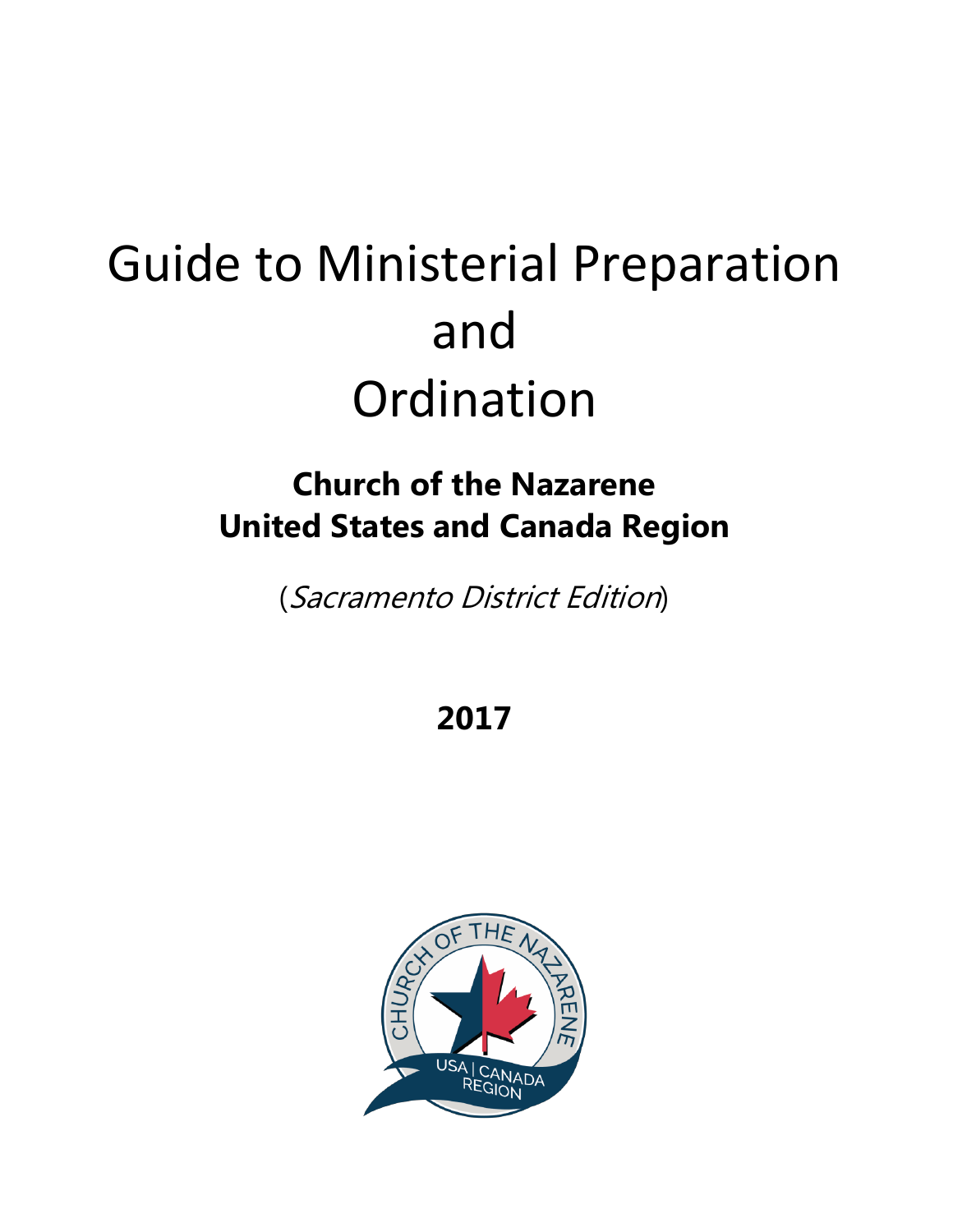This resource has been prepared by the USA/Canada Regional Course of Study Advisory Committee *with minor editorial modifications to be in harmony with the applied practices of the Sacramento District in partnership with*

> GLOBAL CLERGY DEVELOPMENT Church of the Nazarene 17001 Prairie Star Parkway Lenexa, Kansas 66220 [www.nazarene.org](http://www.nazarene.org/) [gecd@nazarene.org](mailto:gecd@nazarene.org) 800.306.7651

> > ver05.2017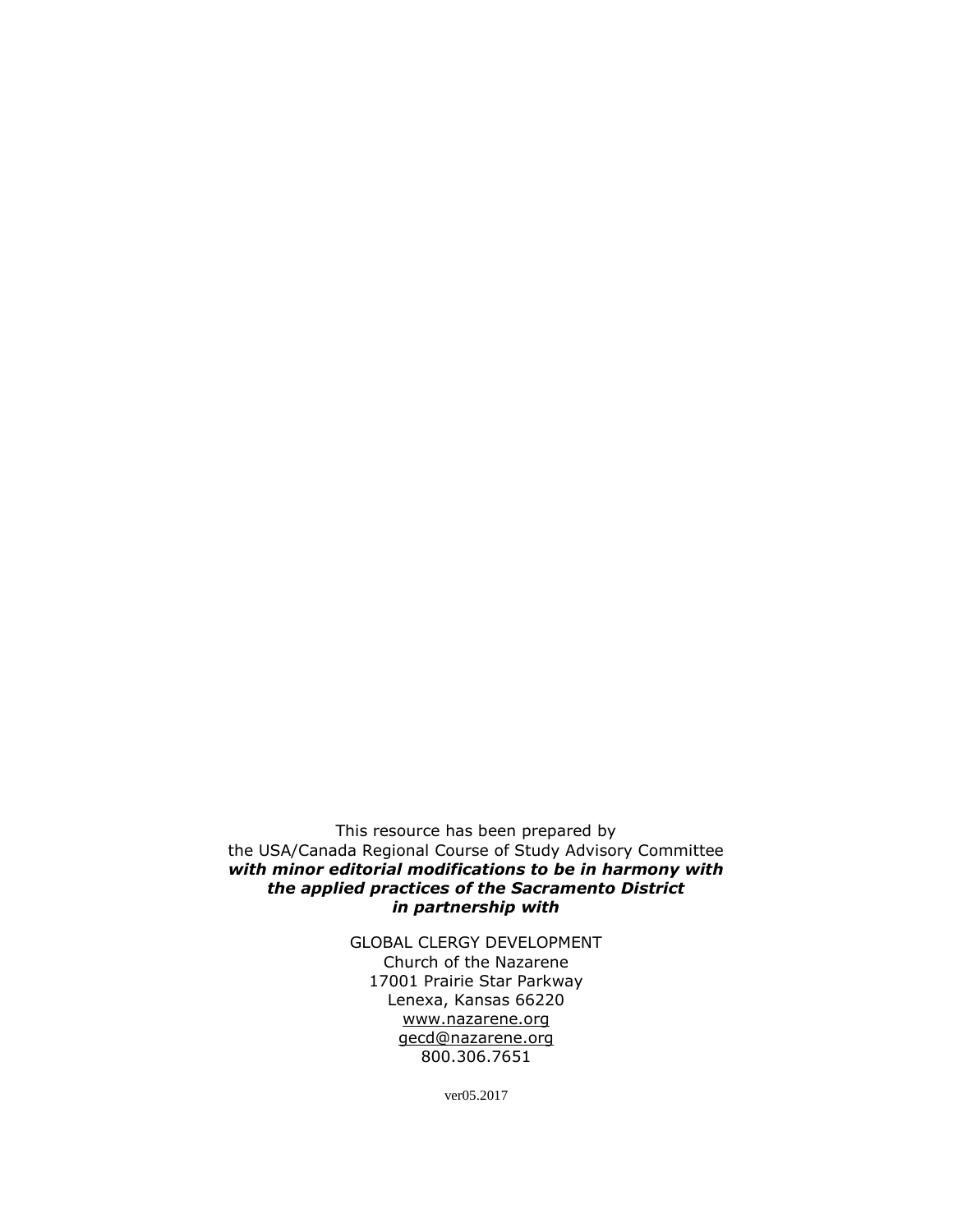## **Table of Contents**

## **GUIDE TO MINISTERIAL PREPARATION AND ORDINATION**

**Church of the Nazarene, USA Canada Region**

| <b>Welcome to the Journey</b>                                                                                                                                                                                                                                                                                                                                                                                                                                                                                                                                       | 5                                                                                      |
|---------------------------------------------------------------------------------------------------------------------------------------------------------------------------------------------------------------------------------------------------------------------------------------------------------------------------------------------------------------------------------------------------------------------------------------------------------------------------------------------------------------------------------------------------------------------|----------------------------------------------------------------------------------------|
| Partners on the journey                                                                                                                                                                                                                                                                                                                                                                                                                                                                                                                                             | 5                                                                                      |
| Looking ahead                                                                                                                                                                                                                                                                                                                                                                                                                                                                                                                                                       | 5                                                                                      |
| <b>The Call</b>                                                                                                                                                                                                                                                                                                                                                                                                                                                                                                                                                     | 7                                                                                      |
| What does it mean to be "called"?                                                                                                                                                                                                                                                                                                                                                                                                                                                                                                                                   | $\overline{7}$                                                                         |
| Pray about your call                                                                                                                                                                                                                                                                                                                                                                                                                                                                                                                                                | 8                                                                                      |
| Discovering gifts and graces for ministry                                                                                                                                                                                                                                                                                                                                                                                                                                                                                                                           | 8                                                                                      |
| Register your call                                                                                                                                                                                                                                                                                                                                                                                                                                                                                                                                                  | 9                                                                                      |
| <b>Educational Preparation</b>                                                                                                                                                                                                                                                                                                                                                                                                                                                                                                                                      | 10                                                                                     |
| The Course of Study                                                                                                                                                                                                                                                                                                                                                                                                                                                                                                                                                 | 10                                                                                     |
| <b>Educational paths</b>                                                                                                                                                                                                                                                                                                                                                                                                                                                                                                                                            | 10                                                                                     |
| Records and responsibilities                                                                                                                                                                                                                                                                                                                                                                                                                                                                                                                                        | 11                                                                                     |
| Graduation and beyond                                                                                                                                                                                                                                                                                                                                                                                                                                                                                                                                               | 12                                                                                     |
| <b>Licensing and Ministry Experience</b><br>The Local Minister's License<br>Renewing your Local Minister's License<br>The District Minister's License<br>Applying for a District Minister's License<br>If you or your spouse have been divorced<br>The district interview process<br>After the interview<br>Renewing your District Minister's License<br>Opportunities and Obligations<br>Assessment events<br>Reporting annually<br>Communicating with your District Ministerial Credentials &<br><b>Studies Boards</b><br><b>Ministry Experience</b><br>Mentoring | 13<br>13<br>14<br>14<br>15<br>16<br>16<br>17<br>17<br>18<br>18<br>18<br>18<br>19<br>20 |
| <b>Ordination</b>                                                                                                                                                                                                                                                                                                                                                                                                                                                                                                                                                   | 21                                                                                     |
| What is ordination?                                                                                                                                                                                                                                                                                                                                                                                                                                                                                                                                                 | 21                                                                                     |
| Ordination is an authenticating act                                                                                                                                                                                                                                                                                                                                                                                                                                                                                                                                 | 21                                                                                     |
| Ordination is an authorizing act                                                                                                                                                                                                                                                                                                                                                                                                                                                                                                                                    | 21                                                                                     |
| Ordination is a confirming act                                                                                                                                                                                                                                                                                                                                                                                                                                                                                                                                      | 21                                                                                     |
| Ordination is a spiritual and theological act                                                                                                                                                                                                                                                                                                                                                                                                                                                                                                                       | 22                                                                                     |
| Ordination is a privilege, not a right                                                                                                                                                                                                                                                                                                                                                                                                                                                                                                                              | 22                                                                                     |
| The ordination interview                                                                                                                                                                                                                                                                                                                                                                                                                                                                                                                                            | 23                                                                                     |
| Affirming, yet challenging                                                                                                                                                                                                                                                                                                                                                                                                                                                                                                                                          | 23                                                                                     |
| Recognition of ordination                                                                                                                                                                                                                                                                                                                                                                                                                                                                                                                                           | 24                                                                                     |
| The District Assembly                                                                                                                                                                                                                                                                                                                                                                                                                                                                                                                                               | 24                                                                                     |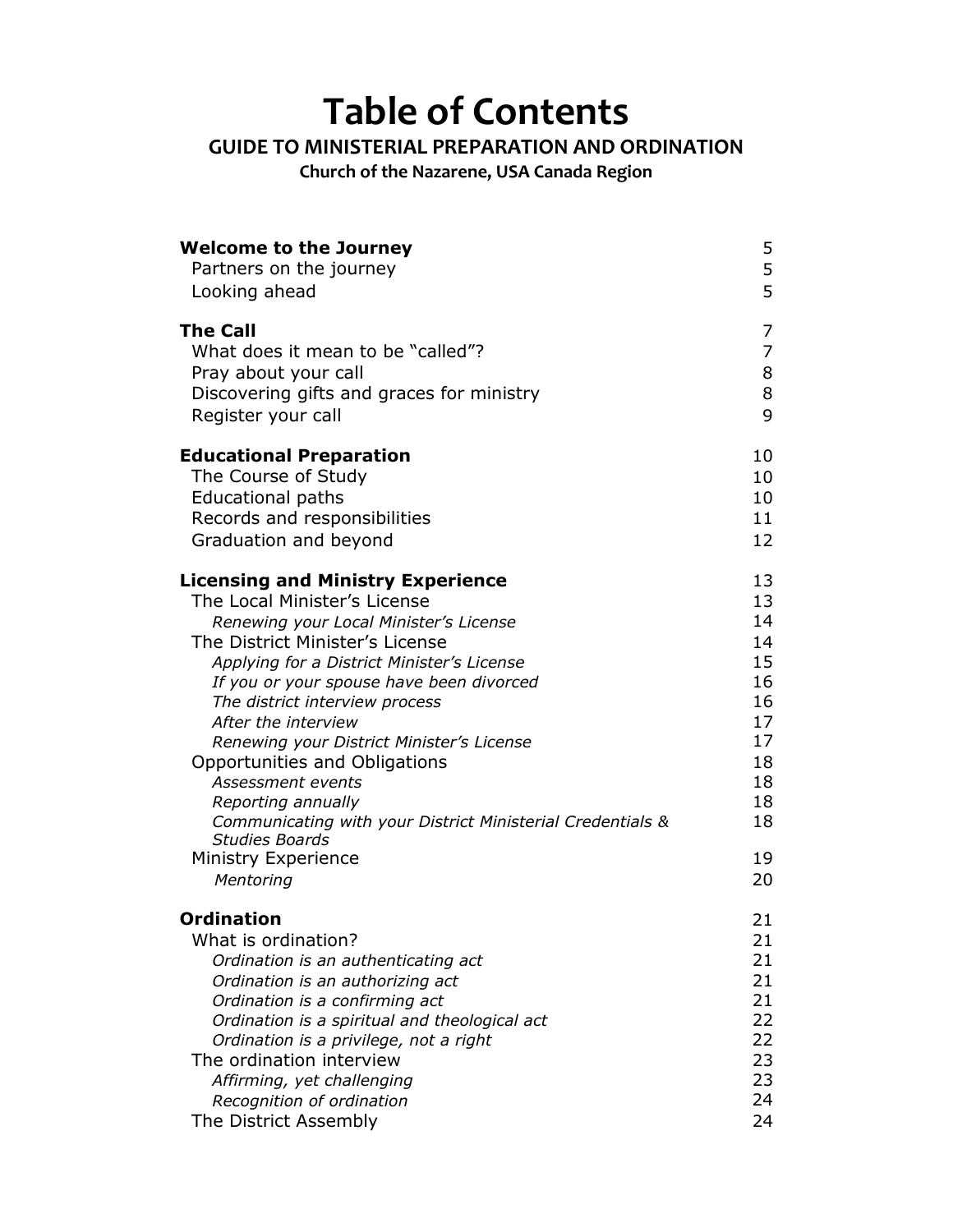| Lifelong Learning and Effective Ministry for a Lifetime |    |  |
|---------------------------------------------------------|----|--|
| Planning and reporting lifelong learning activity       |    |  |
| It's a matter of integrity                              |    |  |
| Nourishing your own soul                                | 26 |  |
| <b>Appendix A: Abilities Statements</b>                 |    |  |
| <b>Appendix B: Registration Form</b>                    | 32 |  |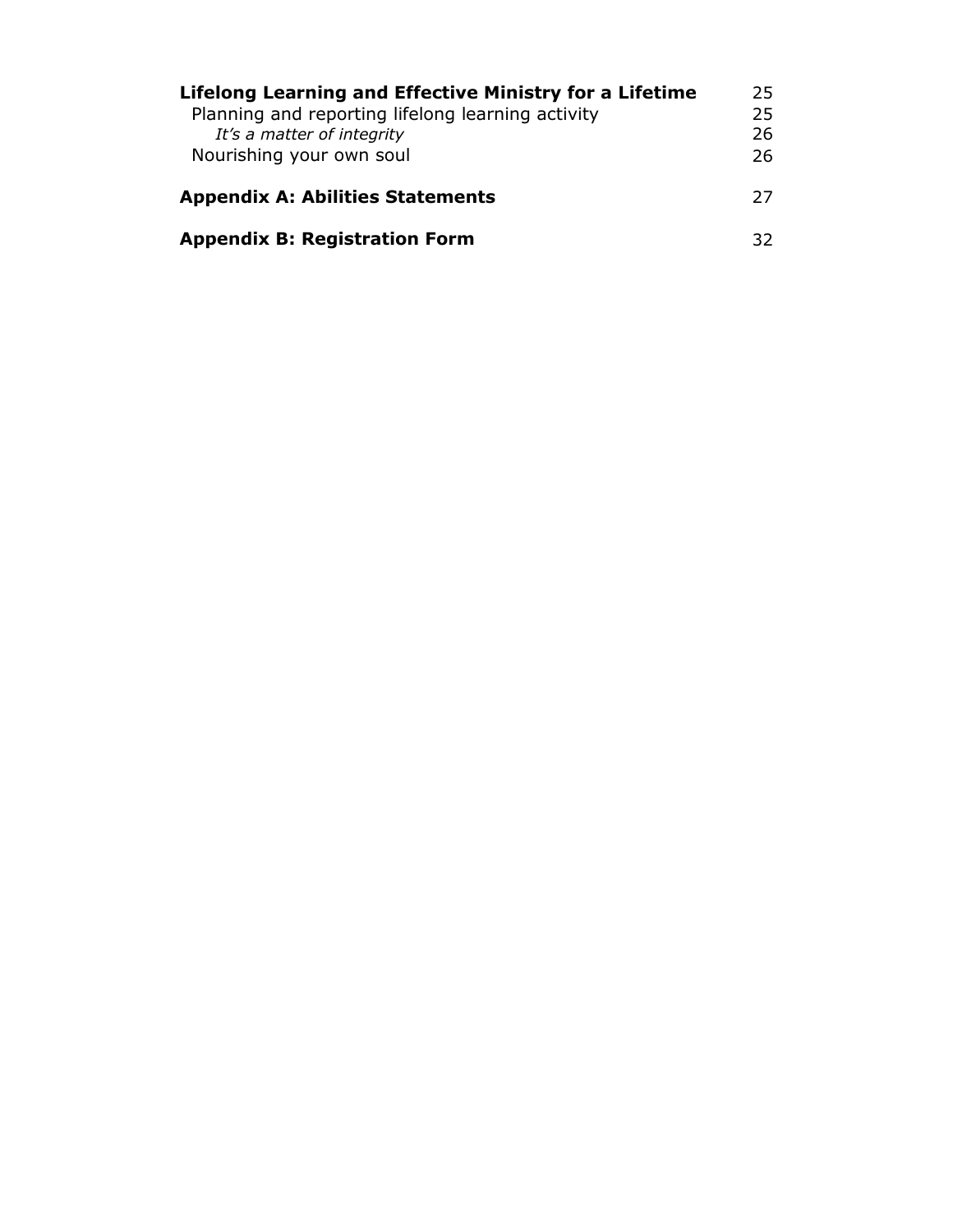## **Welcome to the Journey**

Preparing for ministry is a journey. The *Guide to Ministerial Preparation and Ordination* is a handbook designed to acquaint you with the journey and provide information and insight that will assist you in preparing well. This journey takes time along with a good dose of endurance. As you begin, think in terms of a 10K run rather than a sprint. Thankfully, you are not alone on this journey, though you must take responsibility for making wise, informed decisions. Along the way, prayerfully seek the wisdom and guidance of the Holy Spirit and make every effort to connect often with trusted persons willing to partner with you.

## **Partners on the journey**

Your *pastor* serves as the first partner resourcing your journey into ministerial leadership. If you have not already talked with your pastor about your interest in and call to ministry, open that line of communication today! Your pastor will come alongside you as you discern your call, seek responsibilities in ministry, communicate with the district, find an educational provider, and begin the process of licensing in ministry.

Your local church is part of a network of churches called a *district*. The district leadership, including the district superintendent, District Advisory Board and District Board(s) of Ministry are also partners who will join together to prepare, challenge and mentor you. If your journey leads to ordination for ministerial leadership in the church, it will be the role of the district to affirm your call and recommend you for ordination.

*Educational providers* collaborate with local churches and districts to prepare women and men for a lifetime in ministry. If you're already on an educational path (such as attending a Nazarene college, university, or graduate school, or enrolled in a Nazarene non-degree ministry program), consider your instructors and advisors as partners on your journey in ministry. If you haven't begun the educational process, this handbook will help you select an educational provider.

## **Looking ahead**

Although the path in ministry is unique to each individual, there are five common components that shape the journey of ministerial preparation.

The first component is **The Call**. For some who sense a call to a lifetime of ministry, that call is immediate and clear. For others, discerning God's calling is a longer process, with times of doubt and uncertainty as well as excitement and hopefulness. Whatever your experience may be, the discussion on calling will help you and those partnering with you discern God's leading.

A broad and rich **Educational Preparation** is the second component and is essential to faithful and effective ministry. The Church of the Nazarene has provided several pathways by which you may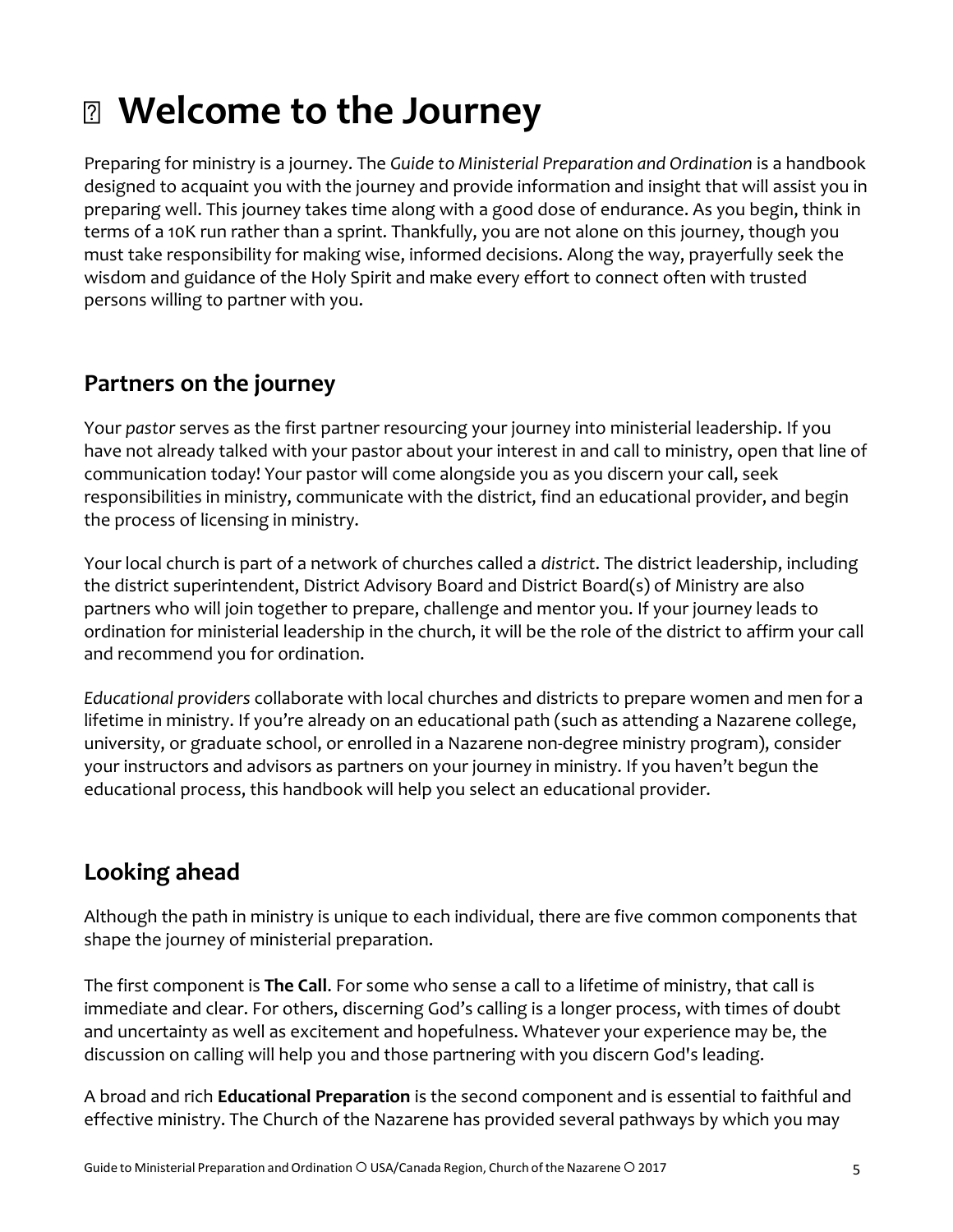satisfy the educational requirements. Since this part of the journey takes several years to complete, it is important to carefully select a pathway that will be most fitting, challenging, and formative for your future in ministry. Beginning your educational preparation may help you if your sense of calling is not yet clear. It seems God often uses the learning process itself to bring clarity.

As you progress in your educational preparation and continue to participate in ministry, you may sense God continuing to affirm his calling you into ministerial leadership. If so, making further progress on your journey to ordination requires ministerial **Licensing and Ministry Experience**, the third component. Licensing involves the affirmation and continued confidence of the church regarding God's call upon your life. Ministry experience is about gradually expanding the level of your ministry responsibilities as a further validation of your progress in preparation. Gaining experience in ministry will help you and those who are partners in your development identify your strengths in ministry and areas in need of growth.

**Ordination** is the public act of the church's affirmation of God's calling you to a lifetime of service to the church. This component of the journey is not something to be entered into lightly; and it is important that you understand not only the process of ordination, but also its spiritual and theological significance.

While ordination is a profound recognition of your calling and preparation for ministry, it is not the end of your journey! Every minister is expected to continue growing and developing in his or her understanding and practice of ministry by participating often in **Lifelong Learning** opportunities. This is the final component common to each person committed to effective ministry for a lifetime.

*With every step of this journey in Christian ministry remember, you are not alone. You join a company of saints and servants, many of whom will encourage, inspire and pray for you along the way. Most importantly, the Holy Spirit of God goes before and behind you. There is no path on this journey where God's grace cannot meet you.*

It is likely you are feeling a degree of trepidation as you begin pursuing God's call on your life. At the same time, filled with great excitement as you think and pray about the possibilities of your future in ministry, there is a sense of anticipation as you enter into this season. Welcome to the Journey!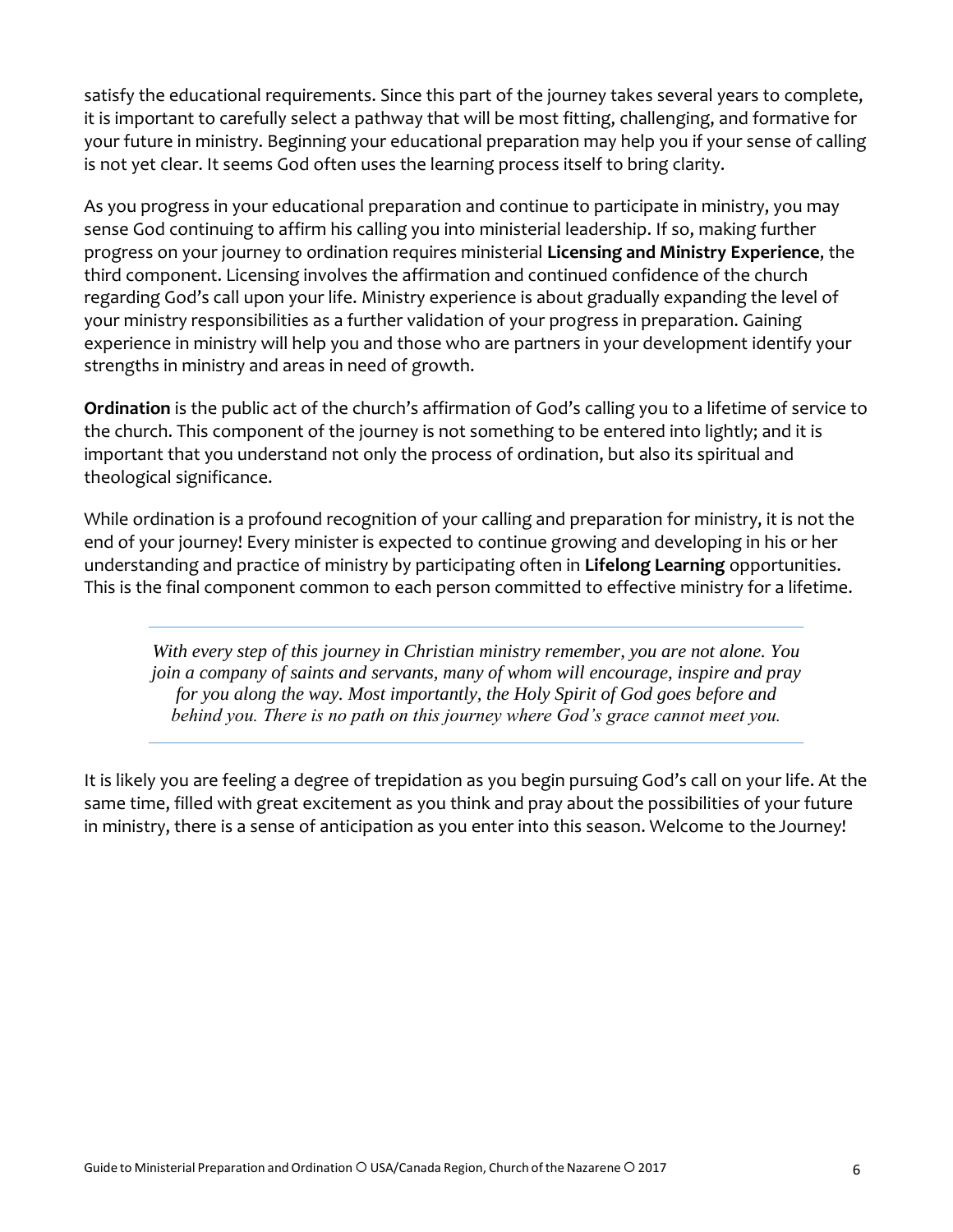## **The Call**

*As Jesus passed along the Sea of Galilee, he saw Simon and his brother Andrew casting a net into the sea—for they were fishermen. And Jesus said to them, "Follow me and I will make you fish for people." And immediately they left their nets and followed him. As he went a little farther, he saw James son of Zebedee and his brother John, who were in their boat mending the nets. Immediately he called them; and they left their father Zebedee in the boat with the hired men, and followed him.*

*(Mark 1:16-20, NRSV)*

Throughout the witness of Christian scriptures and the life of the Church, God has called women and men to follow Jesus into a lifetime of ministry and service. Abraham, Moses, Deborah, Jeremiah, Mary, Peter, and Paul are examples of those hearing and responding to God's call.

The journey you are beginning is your faithful response to God's call. As you tell people you are pursuing a call to the ministry, they will ask questions you may find difficult to answer: "What kind of ministry are you called to?" "Do you want to be ordained?" "Do you think you'll pastor a church someday?" "Where is God calling you to go?" Remember, you are just beginning; so take some pressure off yourself! You don't need clear answers to those questions at this point. Instead, concern yourself with seeking God's heart, which is truly the central concern of this journey from start to finish.

## **What does it mean to be "called"?**

As a Christian, you are called to ministry. For example, giving your life to Christ involves you in ministry in Christ's body, the Church: "God has given each of you a gift from his great variety of spiritual gifts. Use them well to serve one another. Do you have the gift of speaking? Then speak as though God himself were speaking through you. Do you have the gift of helping others? Do it with all the strength and energy that God supplies." (1 Peter 4:9-10 NLT) When used in this broad sense, calling also involves being salt and light as we interact with believers and nonbelievers alike in the course of our day-to-day lives (1 Cor 10:31; 1 Peter 2:12).

Along with this calling of all followers of Jesus, God calls some women and men to specific roles and responsibilities in ministry as their primary vocation in life. This is the sense in which the language of calling is most often used in this handbook. This calling may be fulfilled in conjunction with another vocation from which a person may draw his or her livelihood. And some who have received such a calling may fulfill that calling as lay members of the Church rather than through pursuing ordination. Examples include a missionary serving in a role not requiring a ministerial credential, a lay pastor, a Christian counselor, or those serving with a parachurch ministry, camping ministry, or other nonprofit.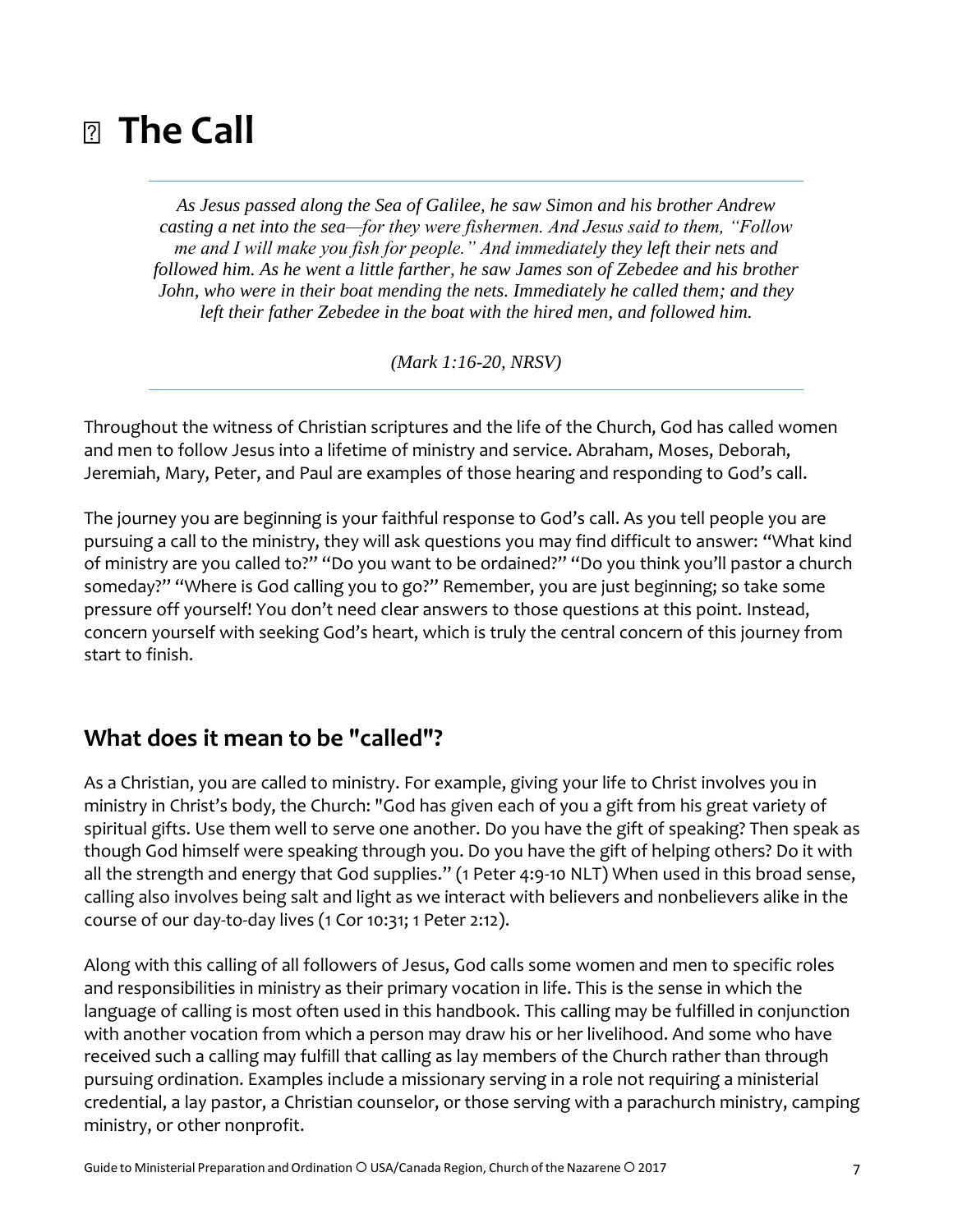Others fulfill their specific calling as members of the clergy, serving in roles and responsibilities that are best served by or require someone who holds a ministerial credential. Many of these are called to teach and preach the gospel and administer the sacraments. With this specific calling comes the title and responsibility of pastor, the shepherd of the people of God. If this title intimidates you or doesn't seem to fit at this point, open your heart and mind to follow God wherever this journey might lead. Let God shape your vision of calling, not fear or intimidation.

Some who witness to a specific calling to ministry, experience that calling with clarity from the start. Some have described sensing a call to be a missionary, for example. For others, the sense of calling to ministry emerges into clarity over time. If at some point along this journey you discern that continuing on a path of educational preparation for ministry leading toward ordination may not be the best path forward, explore other avenues of response to your calling in consultation with your pastor and other mature believers. On the other hand, if you discern (prayerfully and in consultation with your pastor and other mature believers) that ordained ministry is the way God is leading you to embrace your calling, then the journey described in this handbook has just begun!

## **Pray about your call**

Whatever your call, you are clearly hearing God speaking to you in some way. This needs to be a season of deepening your prayer life. Prayer is an expression of devotion to the God who is calling you, and is essential to discerning His leading at every point, from selecting the right educational pathway to determining how and where to gain ministry experience. As you learn to listen to the Spirit speaking, don't become frustrated if clarity doesn't come right away concerning questions you may have about your calling or where your preparation will ultimately lead you. Instead, move forward prayerfully and with the helpful counsel of wise and godly people in your life, trusting God to give direction along the way.

## **Discovering gifts and graces for ministry**

An important part of exploring your call is discovering the gifts and graces God has given you for ministry in the church. Your journey partners, pastor, church board, and district boards of ministry, will help you identify these as you pursue God's calling as you understand it at this time. Remember, you are not alone on this journey! Gifts and graces for ordained ministry become evident through the exposure and experience you gain by engaging in a variety of ministry opportunities. The church recognizes numerous expressions of vocational ministry arising from the gifts and graces given us. Reading Manual paragraphs 500-526.1 will help you gain a clearer understanding of this important point.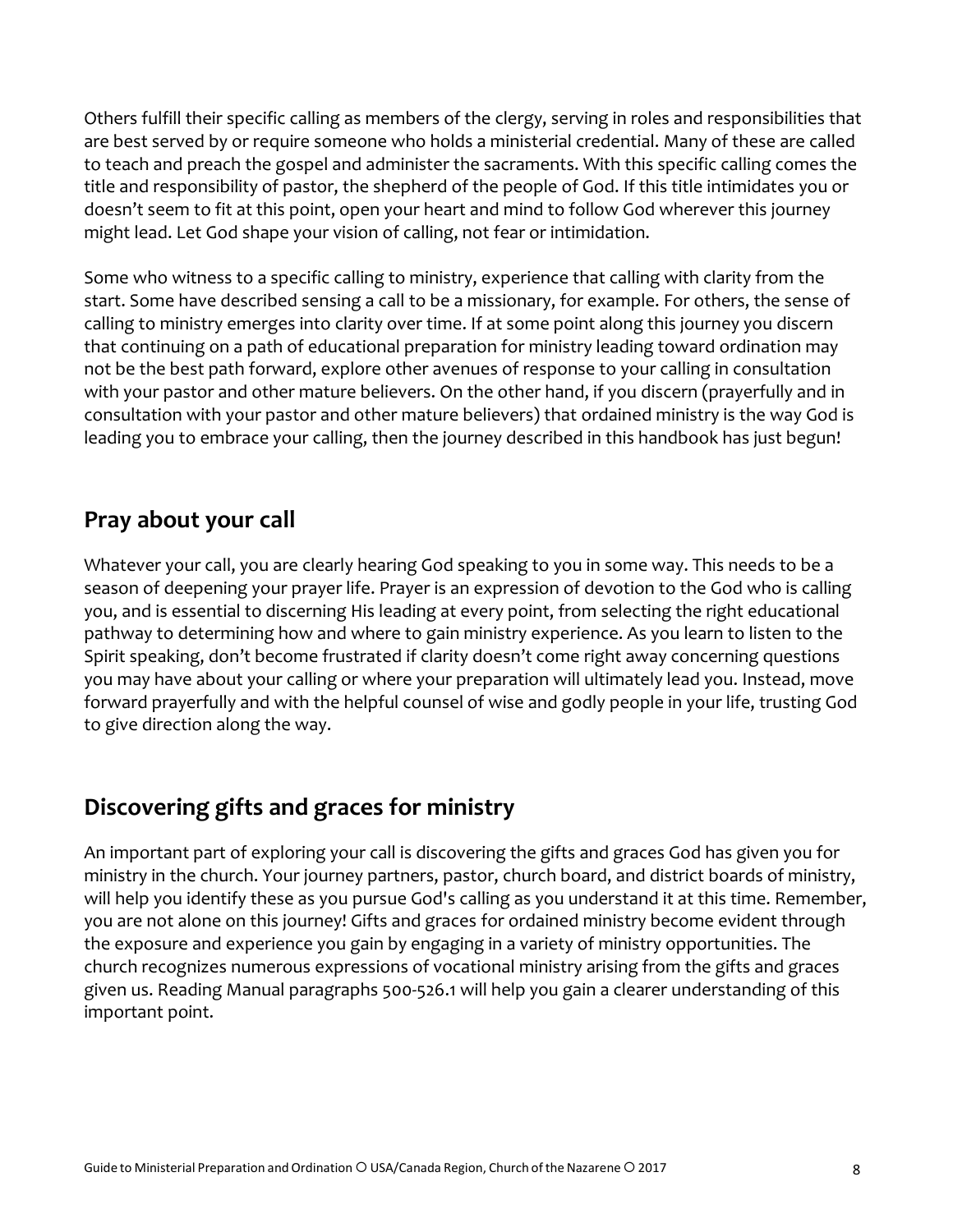## **Register your call**

If you are sensing that preparing for ordained ministry may be the appropriate response to your calling as you understand it at this time, one of your first steps is to discuss this with your pastor. He or she may suggest you are ready to take the next steps on your journey: applying for a Local Minister's License (see the section on Licensing and Ministry Experience) and registering your call with your District Ministerial Credentials & Studies Boards. Registering your call creates a connection with your district and provides the Board of Ministry with the information it needs to help guide you in your educational preparation and in the credentialing process. Ask your pastor if your district has developed its own registration process. If so, follow that process; If not, you may wish to complete and submit the form found in Appendix B.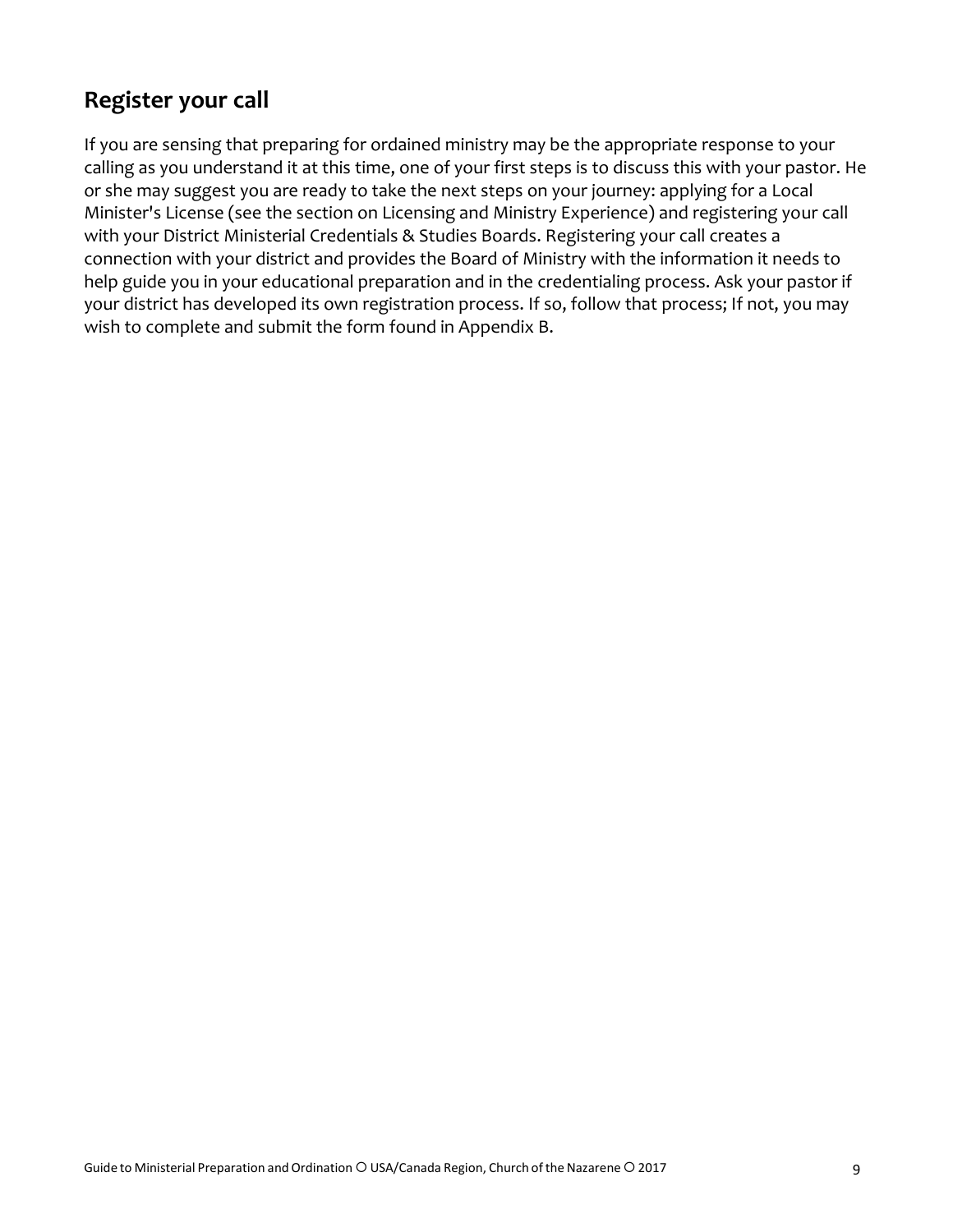## **Educational Preparation**

A person called by God into Christian ministry is called to prepare. Your preparation process will include formal education, ministry experience and a variety of assessments. Your formal education will provide a vital foundation of knowledge and skills for ministry. In this chapter you will be introduced to the Nazarene Course of Study for ministerial preparation, the ability statements that drive the educational process, and the variety of pathways available to you.

## **The Course of Study**

The Church of the Nazarene is committed to a high standard of educational preparation for its ministers. The goal is for every Nazarene minister to develop certain abilities and capacities, categorized into four areas of preparation: Content, Competency, Character and Context (see Appendix A for more details). *CONTENT* covers the basic knowledge and perspective you will need in the areas of Bible, theology, doctrine, and church history. *COMPETENCY* develops you for the wide-variety of ministry responsibilities involving communication, administration, critical thinking, pastoral care and counseling, and leading in worship. *CHARACTER* builds up the life of the minister in the areas of personal awareness and growth, ethics, and spiritual formation. *CONTEXT* shapes in the minister capacities to analyze, engage, and reach local communities for the sake of the gospel.

The focus of the educational preparation required of all Nazarene ministers is called "the Course of Study" -- an array of studies and practicums that develop the range of abilities described above. Recognizing that those preparing to serve as ministers represent a wide variety of circumstances and settings, the Church of the Nazarene has approved several avenues or paths for completing the Course of Study. Choosing the path of your educational preparation for ministry in the Church of the Nazarene is one of your most important decisions on this journey. As you prayerfully consider your options, be sure you also consult with those who understand the requirements of ministerial preparation in the Church of the Nazarene. Rather than consider only cost and convenience, approach this decision from the perspective of gaining the best preparation for a lifetime of ministry.

## **Educational paths**

The Course of Study is delivered through a variety of curriculums **validated** (approved) by the Church of the Nazarene and available through our Nazarene universities, colleges, seminaries and some districts. To review a list of validated Course of Study programs, request the list from Global Education and Clergy Development [\(gecd@nazarene.org, 8](mailto:gecd@nazarene.org)00-306-7651) or view the list online at <http://nazarene.org/global-clergy-development> (select Board of Ministry Resources).

Many of the Course of Study programs offered in the Church of the Nazarene go above and beyond the minimum requirements to provide a full and comprehensive education. A degree in theology or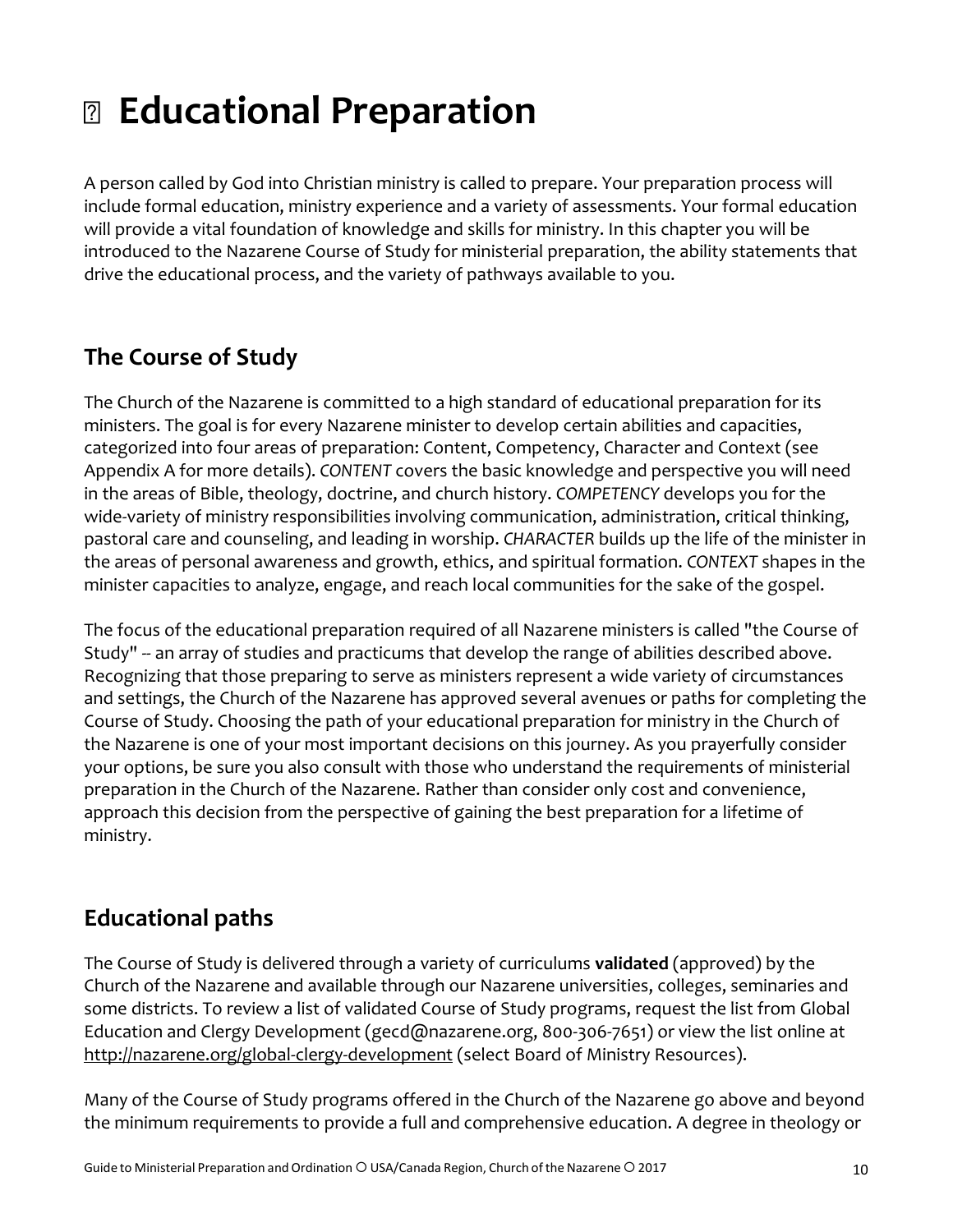Christian ministry from a validated undergraduate program or a validated master's degree provides an invaluable breadth of study, experience and formation for life and ministry. In addition, many of these programs allow specialization in areas of interest. Such validated degree programs are available from each Nazarene university and college in the United States and from Ambrose University in Canada.

If you have completed a degree in another field, or have begun preparation for ministry in a nonvalidated degree program, you may determine that a *non-degree* program is your best option for completing the Course of Study. You may also determine this to be your best option if your location, family situation, language, or current employment is a barrier to completing a validated degree program at a Nazarene university or college, or at Nazarene Theological Seminary. Options available to you for completing the required Course of Study may include classes offered online, at district training centers, or during intensive residential programs.

*Every pastor needs to have a library to resource ministry and to renew the soul. Throughout the journey of preparation, build your own library. The Wesleyan Holiness Digital Library [\(whdl.org\)](http://whdl.org/) is a free resource that will be a helpful addition to your library, and most media and documents can be downloaded.*

As you move toward a decision on the educational path you will take, be careful not to eliminate too quickly those options that seem to demand much from you. Instead, take time to wait on God in prayer, to fully explore the various options, and to carefully consider the counsel of those in whose lives you observe the ministry strength and depth you value. Fulfilling the requirements will challenge you. When the Apostle Paul writes, "I can do all things through Christ who gives me strength" he is speaking from a situation of enduring great suffering and sacrifice. Pursuing a quality education involves sacrifice and is essential to preparing you to offer your life as a living sacrifice and to minister in a way that is acceptable and pleasing to God. Challenge yourself at every step on this journey. Learn sacrifice now and it will lay the foundation of great faithfulness in your future. Remember, the Lord is with you!

## **Records and responsibilities**

Education providers (our Nazarene universities and colleges, our seminary, and district training centers) and District Boards of Ministry are your partners on this journey. Education providers offer options and guidance as you select and pursue completion of a validated Course of Study program. Your District Ministerial Credentials & Studies Boards has the responsibility of monitoring your progress in meeting the educational requirements for ordination and verifying your completion of the Course of Study. For this reason, you will need to report your educational progress to your District Ministerial Credentials & Studies Boards each year. It is your responsibility to keep records received from your educational provider (or providers). This will help the partnership function well and resolve any confusion or discrepancy that may arise.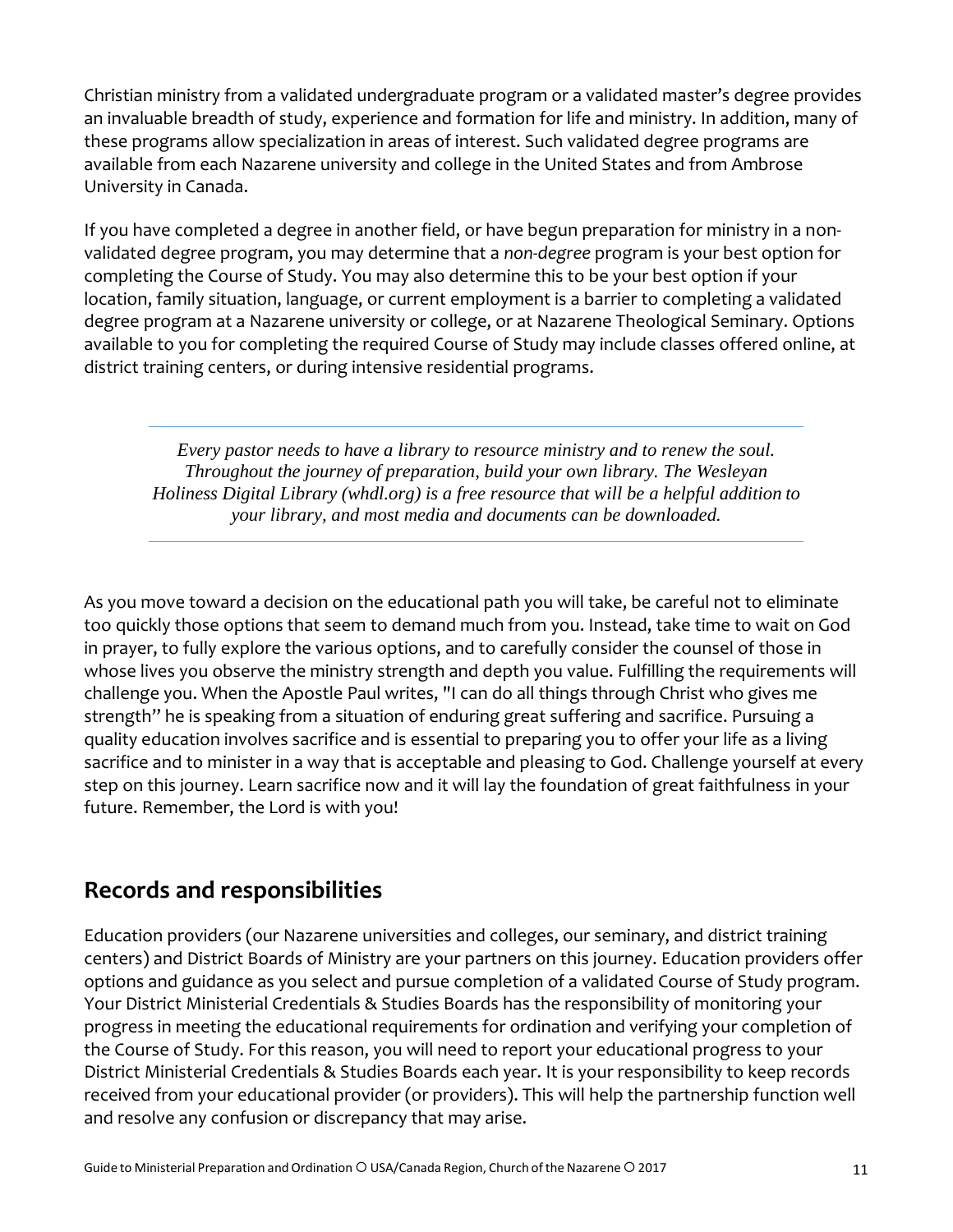If you are considering completing the Course of Study from multiple education providers, it is important to understand the differences in the programs offered. Even though each program may be validated, course work will differ and courses may not transfer. This may mean you will be required to take more courses than you originally planned in order to complete the Course of Study. If you are completing a non-validated degree program, some of the coursework you have completed may be sufficient to count toward completion of the Course of Study. This is a determination made by your District Ministerial Credentials & Studies Boards upon evaluation of your transcript and course syllabi.

In consultation with trusted and well-informed advisors, make a plan for your journey through the Course of Study and write it down. Share this plan with your pastor or mentor and with your District Ministerial Credentials & Studies Boards. Some Districts require a specific pathway with prescribed coursework, depending on your educational background. Be sure your plan meets the District's guidelines as you continue your studies. Refer to this plan often and use it to mark your progress. Celebrate the milestones and remember that in your preparation you are answering the call to ministry!

## **Graduation and beyond**

A period of 10 years is allowed for the completion of the Course of Study. This period of time begins the date you are granted your first district license. In extenuating circumstances, a District Ministerial Credentials & Studies Boards may approve a leave of absence and extend the time limit accordingly.

Once you have completed the Course of Study, your achievement will be recognized by action of the district assembly to graduate you from the Course of Study. This action by the district assembly is not to be confused with graduating with an academic degree. Nevertheless, being classified as a graduate of the Course of Study is an important milestone in the journey of your candidacy for ordination in that it certifies you have completed the basic educational preparation required.

With this recognition comes the responsibility of continuing to be an active learner. Of course, you do not have to wait until you complete the Course of Study before you look for and participate in lifelong learning opportunities. The sooner you develop the habit, the better. In fact, from this point forward you are to complete at least 20 lifelong learning hours each year and to report your learning activity annually to your district assembly. Find out more details in the final section of this handbook, including how to establish an account on the **Lifelong Learning Registry**.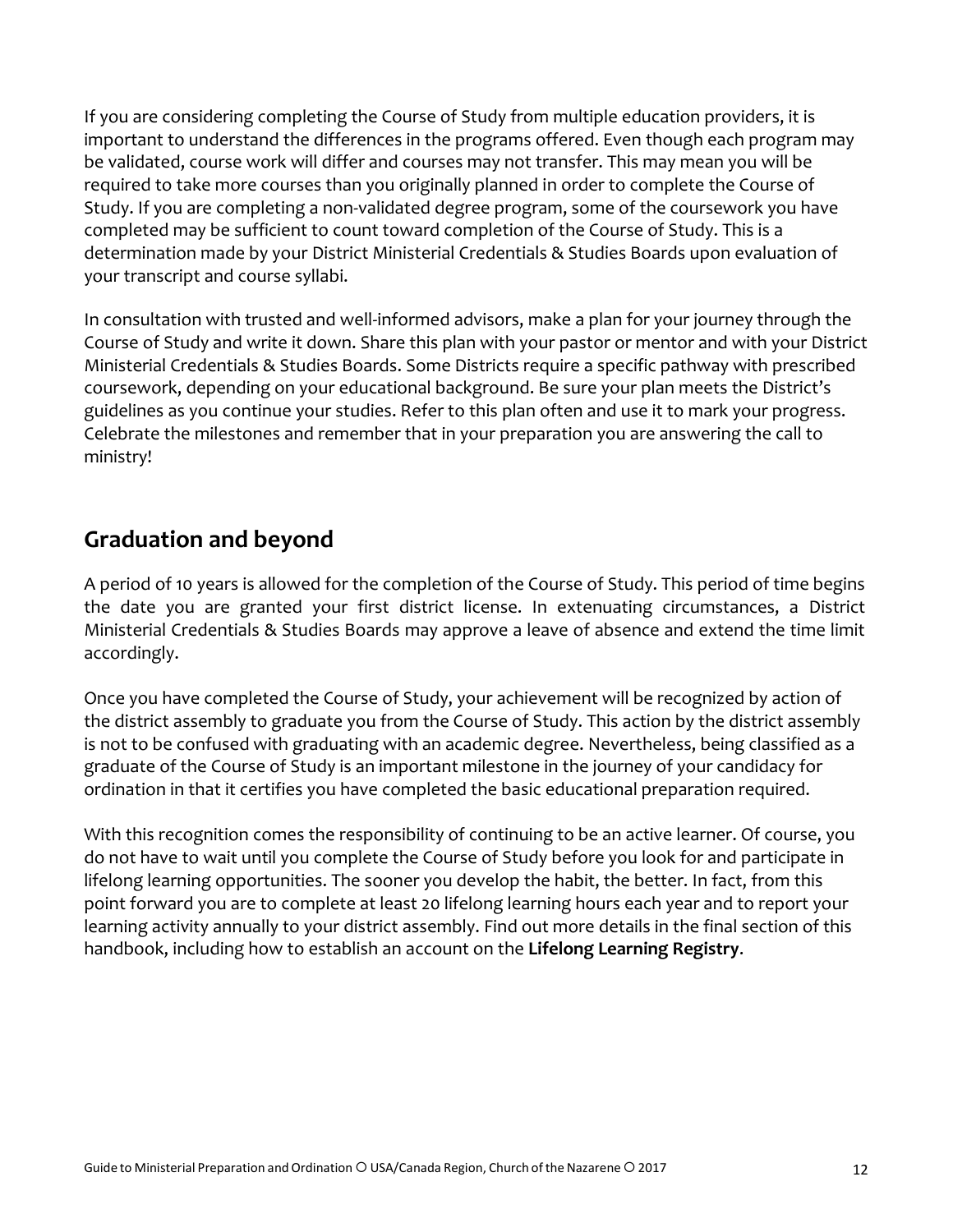## **Licensing and Ministry Experience**

In addition to educational preparation your journey also includes meeting licensing and experience requirements in order to be considered for ordination as a minister of the gospel of Christ. In the Church of the Nazarene, discerning gifts and graces for ministry involves refining your ministry skills through practical experience within the context of accountability to your local church and district.

A ministerial license is granted by the church both as a recognition of your testimony to being called into Christian ministry and as an affirmation that the gifts and graces for ministry are evident in your life. There are two levels of ministerial licensing granted sequentially to those who meet the requirements and who have been favorably recommended and approved: local and district.

## **The Local Minister's License**

A Local Minister's License is granted by the church board where you are a member, upon recommendation of the pastor. This level of licensing normally comes after your pastor and local church leadership have had opportunity to observe your life and ministry involvement. Such observation most often happens informally as these leaders get to know you and serve alongside you. The local licensing process begins by **1)** you completing an Application for Local Minister's License, **2)** your pastor & Church Board completing a Request for Verification of Credential History, and **3)** you consenting to a Department of Justice background check. Please contact your district office to receive the appropriate forms.

Once you have submitted your application to the pastor, consideration of your application will be added to the agenda of an upcoming church board meeting. At the time of the church board meeting approaches, you will be invited to interview with the church board. If you are married, they may ask your spouse to also participate in the interview. During the interview, you will be asked to present your testimony with special emphasis on your call. They may ask further questions as well. Most likely you will be excused from the board meeting at the time they discuss and vote on whether or not to approve your application.

If the church board grants you a Local Minister's License, it is hoped your pastor will present the license to you in a public church service, and perhaps invite you to share a few words of testimony about your relationship with the Lord and your calling to ministry. Members of the board and/or congregation may gather around you to pray for you as you embark on your journey of preparation for ministry in answer to God's calling. *It should be understood that with a Local Minister's License, you remain a lay member of the Church of the Nazarene. The title of "Reverend" or "Pastor" is reserved for those who are ordained or who hold a District Minister's License and are serving in an assigned ministry.*

Having received a Local Minister's License, continue being actively involved in the ministry of your local church. You are encouraged to put into writing a covenant of what you hope to accomplish in your ministerial development and education as you embark on this journey, and to share this with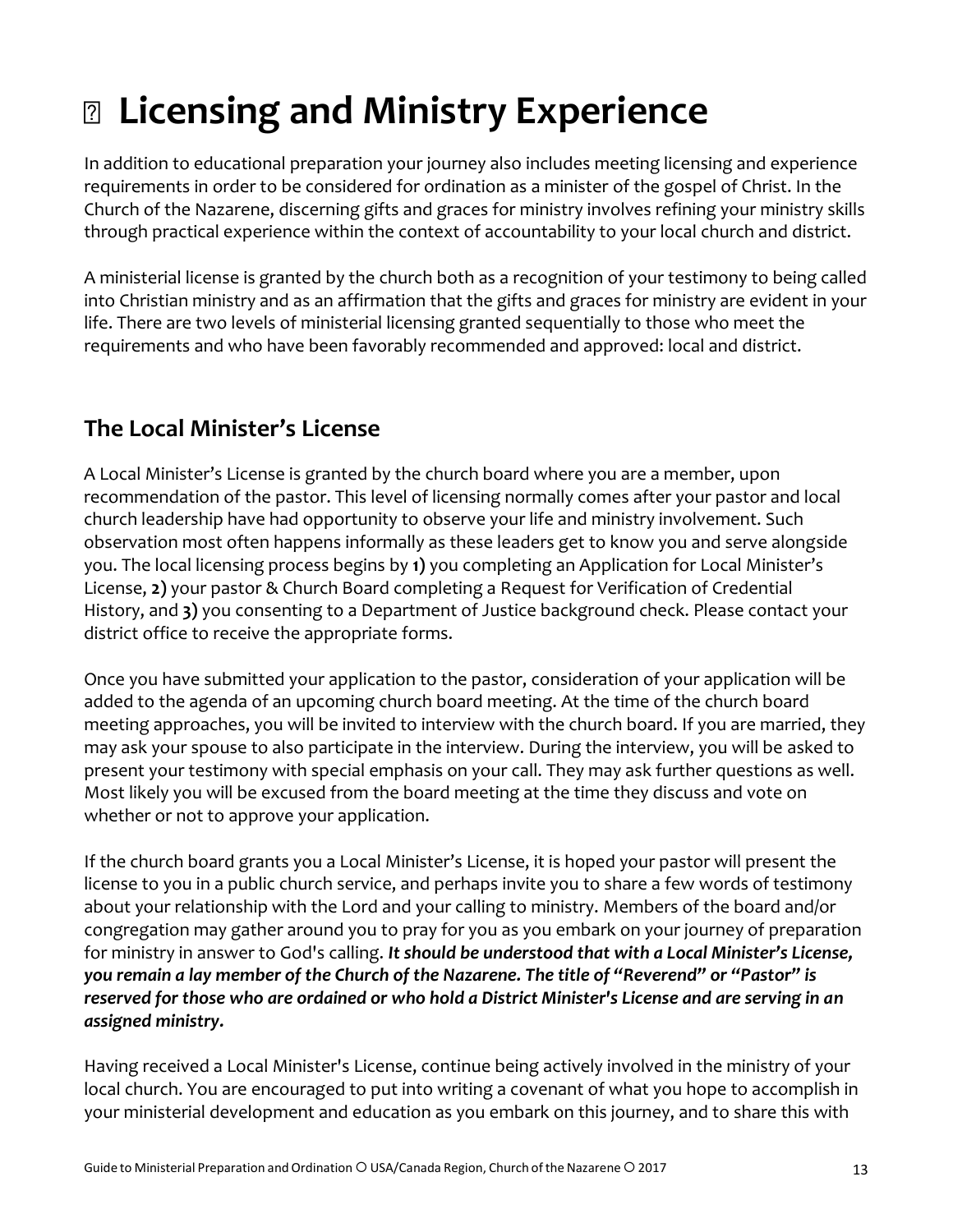your pastor. Keep a copy of this covenant and update it periodically as you gain understanding, experience, and perspective from the education you receive and from your conversations with your pastor and other mentors. Tracking and reflecting on your progress can be a great source of encouragement and prepare you for the renewal of your Local Minister's License or for receiving a District Minister's License.

Once you have been granted a Local Minister's License, your pastor will guide you as to how to enroll with the District Ministerial Credentials & Studies Boards. One of the responsibilities of this board is to oversee your progress in completing the Course of Study. Of course, you will need to let this board know the educational path you plan to pursue. Should you move your local church membership to another Nazarene church, your journey will continue in partnership with your new church and the Board of Ministry of its district.

> *Nazarene Safe – The Church of the Nazarene has a zero tolerance policy regarding sexual abuse or misconduct with minors. Every local church must create and implement a process for screening volunteers and staff who work with minors, and have a policy in place for protecting minors. This policy should follows guidelines found on NazareneSafe.org.*

> *All licensed ministers must be screened and trained in ministry safety procedures whether or not they work with children. This will include a criminal background check. Submitting a background check is part of the licensing process.*

### *Renewing your Local Minister's License*

A Local Minister's License must be renewed annually. This means you will need to apply for renewal of your license before the current license expires. The process for renewal is similar to the process when you are first granted a Local Minister's License. During the renewal interview, you should be prepared to discuss the progress and growth of your spiritual walk, your call to ministry, your ministry involvement, and the status of your educational preparation. After holding a local license for two years, you may seek renewal of your license only if you have completed at least two courses in a validated Course of Study program (see Manual 529.4).

## **The District Minister's License**

A District Minister's License is the next level of licensing. A district licensed minister has an expanded sphere of ministry and responsibilities in the church (Manual 530.7) and is a member of the clergy rather than a lay member of the local church. For this reason, both the process and the requirements for receiving this license differ from what is involved in obtaining a Local Minister's License. Each District has a board that oversees the credentialing process for the granting of District Licenses and recommendations for ordination. Some districts organize themselves as a single Board of Ministry while other districts divide the responsibilities between two separate boards: the District Ministerial Studies Board, responsible for helping shape lifelong learning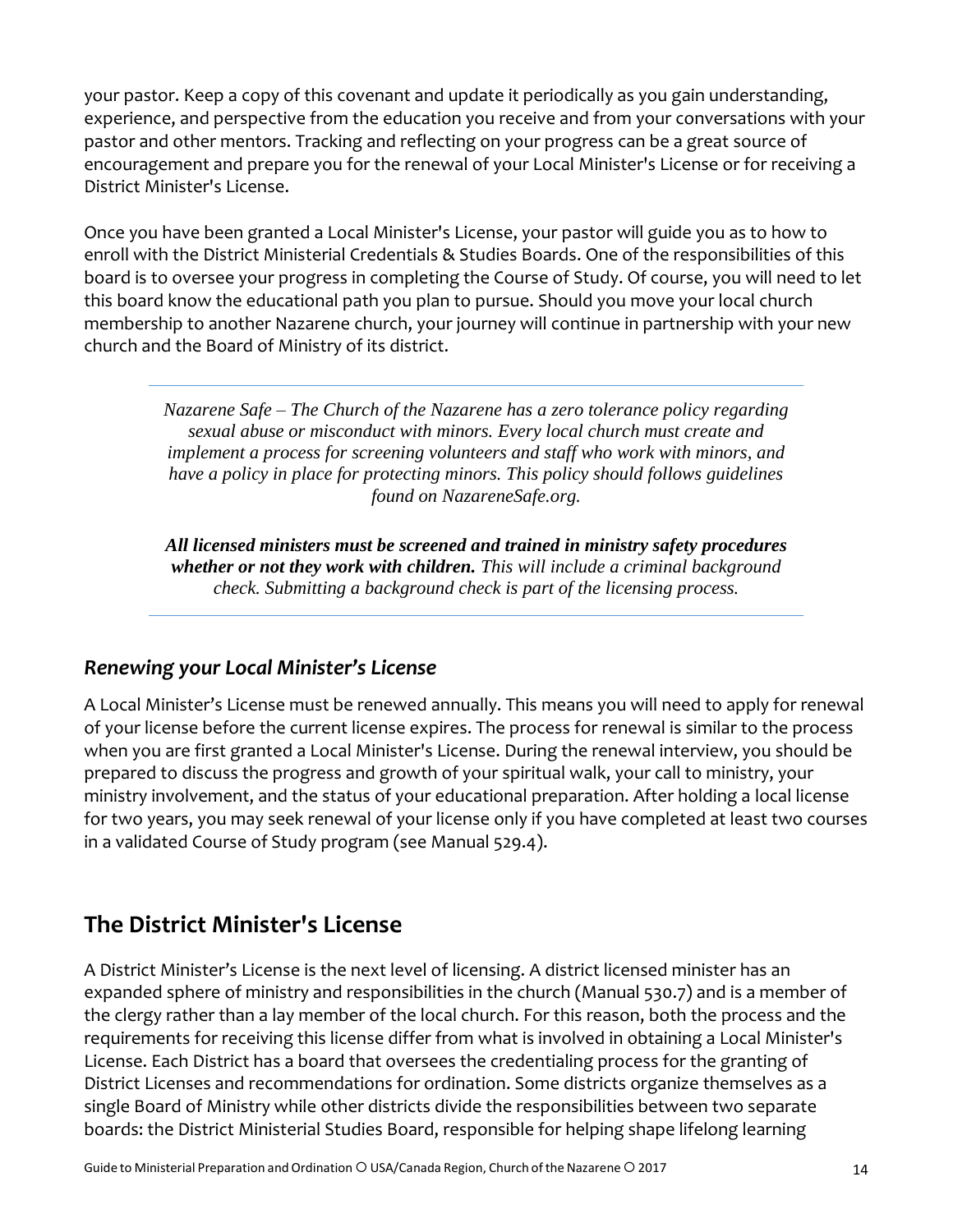opportunities for all ministers and for guiding those individuals completing the Course of Study; and the District Ministerial Credentials Board, responsible for a variety of duties including recommending individuals for district licensing and for ordination.

### *Applying for a District Minister's License*

You may apply for a district license on the following conditions:

- 1. You must have held a Local Minister's License for at least one full year;
- 2. You must have completed at least one-fourth of the required Course of Study through participation in a validated Course of Study program;
- 3. If you have ever been divorced, the Board of General Superintendents must have granted approval for you to apply for a District Minister's License (further information provided below);
- 4. Your local church board must recommend to your District Ministerial Credentials & Studies Boards that you be granted a District Minister's License or that your District Minister's License be renewed.

*In addition to interviewing candidates for district licenses and ordination, many districts include a broader assessment process, often in the format of an intensive weekend event. The purpose is to help you continue to explore and define your call and to better equip the District to prepare you for a lifetime of effective ministry. Approach assessment experiences with openness and excitement.*

If you believe you've met the first two conditions listed above (and the third, if applicable), have a conversation with your pastor and church board about the possibility of receiving a recommendation for a District Minister's License. Normally, this will involve an interview with your local church board similar to seeking renewal of your Local Minister's License.

Depending on your progress in the Course of Study and evidence of gifts and graces for ministry, the church board may recommend you for a district license. In this case, your pastor should give you an "Application for Minister's License" along with the information you need to submit it in time to participate in the credentialing interviews held annually by your district's Board of Ministry. Normally, interviews are scheduled two to three months before district assembly. If your pastor does not provide the form and information, contact your district office as soon as possible. To find the contact information for your district, select "District" from the menu of the USA/Canada region website (see Nazarene.org).

If the church board decides not to recommend you for a District Minister's License, accept this as a learning opportunity and discuss with your pastor the reasons leading to this decision. This is an important time to be teachable and prayerful, trusting that God is at work in the process. Continuing in the educational process and remaining involved in local church ministry can help you, the pastor, and the church board gain a clearer sense of God's calling and direction on your life.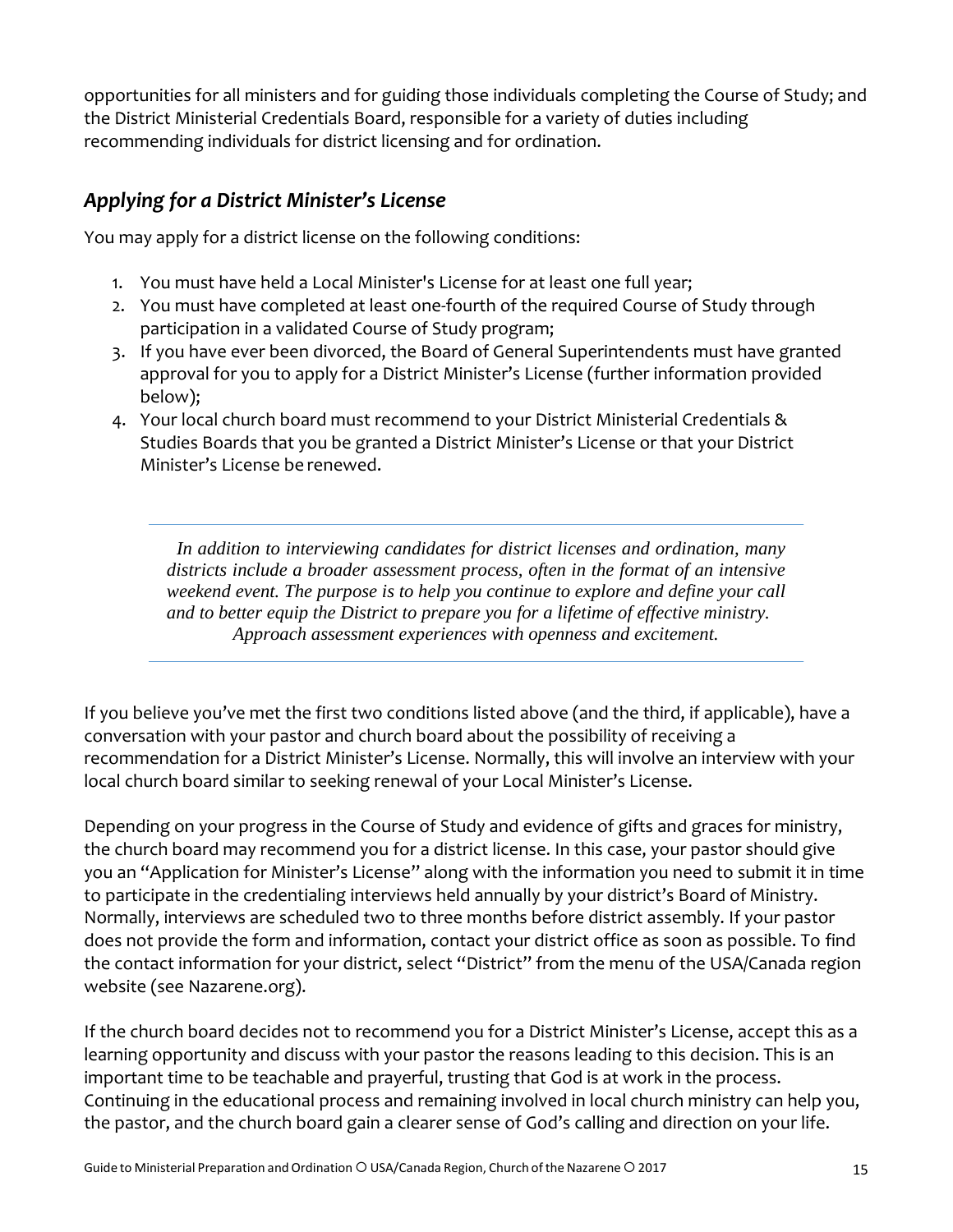## *If you or your spouse have been divorced*

If you and/or your spouse have been divorced, it is important to inform your pastor and your District Ministerial Credentials & Studies Boards as early in the process as possible. The reason is that a divorce is a potential impediment to being ordained. If there is a divorce in your background, you and your spouse will be asked to meet with members of the District Board to share your story. You also will be asked to provide some documentation. In the Church of the Nazarene, this is the process through which divorce can be removed as a barrier to ordination (Manual 530.1). The aim of this process is to discern and affirm the healing and restoring work of God in your life.

Through this interview process, the District Board will make a recommendation as to whether or not your divorce should be removed as a barrier to becoming a member of the clergy (district licensing) and to the possibility of eventual ordination. This recommendation will be submitted to the Board of General Superintendents who will make the final determination on the matter. If your spouse has ever been divorced, the process is similar though the District Board will be able to approve the removal of this barrier on the part of the spouse without the need to submit the matter to the Board of General Superintendents. The only exception would be if your spouse is also seeking a District Minister's License, in which case a recommendation to remove divorce as abarrier to becoming a member of the clergy would also have to be submitted to the Board of General Superintendents.

It is important to keep in mind that the Board of General Superintendents meets together on a limited number of occasions each year. It is not unusual for the process of removing divorce as a barrier to ordination to require 6 to 9 months from the time of your interview with your District Board to the time your district superintendent receives notification on the decision reached by the Board of General Superintendents. Be patient and trust the process as you endeavor to answer God's calling upon your life. In the meantime, be sure to keep your Local Minister's License in good standing by seeking its renewal and by completing the required studies.

Once you have received notice that divorce has been lifted as a barrier to your becoming a member of the clergy in the Church of the Nazarene, you may proceed with the district licensing process. Upon the recommendation of the church board where you hold your membership, you will be free to interview for your District Minister's License.

### *The district interview process*

Meeting with the District Ministerial Credentials & Studies Boards is one of the most important steps in the public journey toward ordination. Once you have an interview time established with the board, make all the arrangements necessary to be there. Approach the interview prayerfully and with seriousness. The board may ask your spouse to participate in your interview for your first District Minister's License. If the board makes such a request (even in subsequent years for renewal of license), you and your spouse need to make every effort to comply.

District boards conduct and structure the interviews for district licensing in a variety of ways. Regardless of the approach and schedule, be prepared for searching questions that cover such important areas as: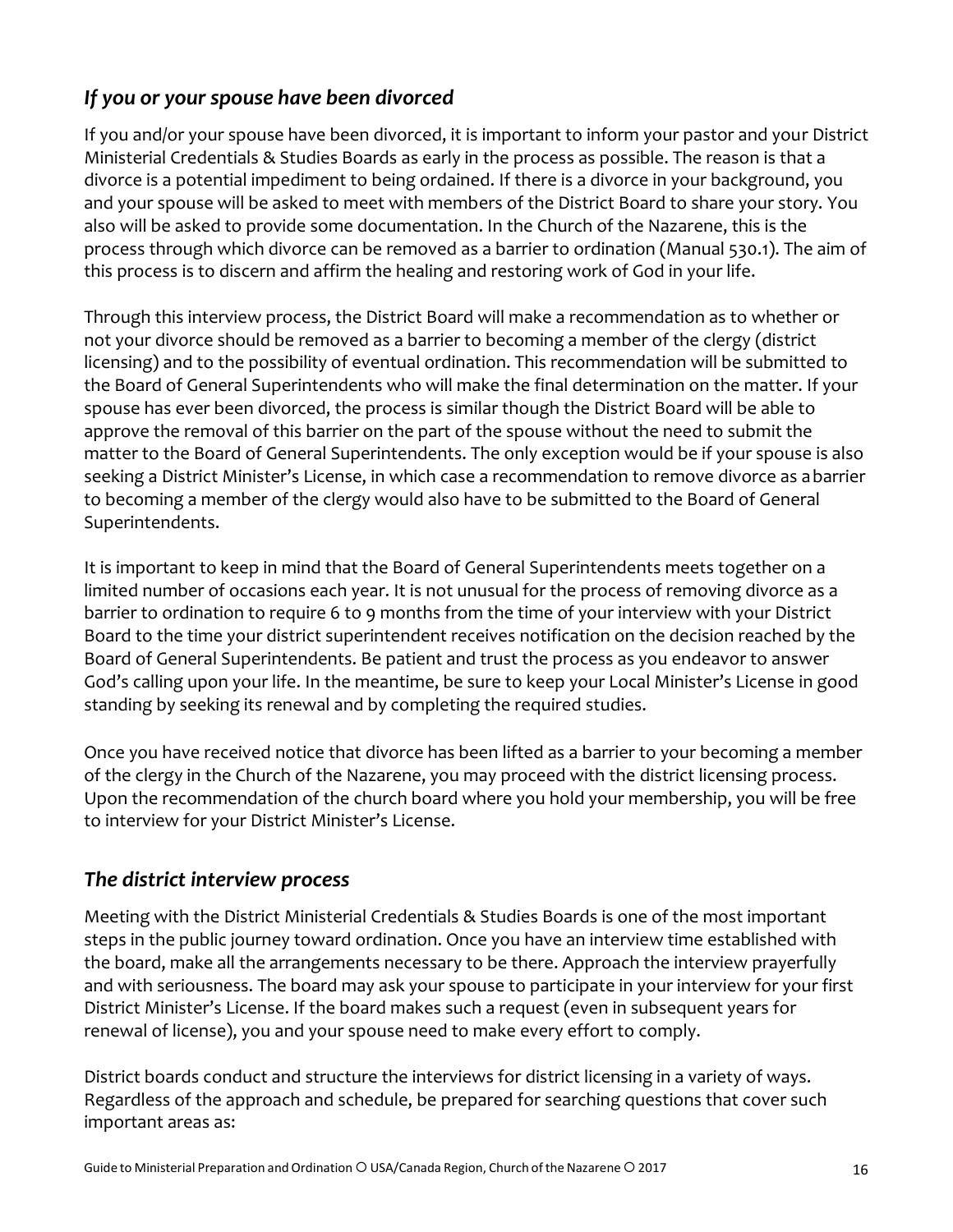- Your understanding and experience of a call to ministry
- Your understanding and experience of entire sanctification
- Your understanding and support of the doctrinal teachings of the Church of the Nazarene
- Your theology of ministry
- Your financial stability and whether indebtedness could limit places where you could be assigned for ministry
- Your willingness to work within the structures of the church
- Your commitment to fulfilling the Great Commission
- The overall health of your personal and family life

Of course, your District Ministerial Credentials & Studies Boards understands you are in a formative season as you gain experience in ministry and in life, and as you complete the required educational preparation. As you move through the process, the depth of the conversation during your annual interview reflects your level of progress.

### *After the interview*

Following the interview, the District Ministerial Credentials & Studies Boards may recommend to the District Assembly that you be granted a District Minister's License. If you are recommended for licensing, your name will be presented to the District Assembly who then votes on the Board of Ministry recommendations. Upon approval by the district assembly, a license certificate signed by the presiding general superintendent, the district superintendent, and the district secretary, will be issued. Ideally, your pastor will present your license to you during a public worship service.

If the District Board does not recommend that you be granted a District Minister's License, this does not mean you must abandon your preparation for the ministry. It means, rather, that your pastor and local church board will continue to work with you to discern God's leading in your life, and to provide direction and guidance. If you anticipate applying for a District Minister's License in the future, it is important that you continue to hold a Local Minister's License. Work closely with your pastor on these matters. She or he will provide guidance and involve your church board appropriately.

### *Renewing Your District Minister's License*

Just like the Local Minister's License, the District Minister's License must be renewed annually. There is nothing automatic about the process, though you should receive an application form each year. However, if you do not receive an application form at least 90 days prior to your district assembly, contact your district office. You will also want to be in communication with the pastor of the local church where you are a member. The church board must recommend you for renewal of license just as they recommended you for your very first District Minister's License. As part of the renewal process, you will need to provide your District Board with an up-to-date and accurate record of your progress in your educational preparation; preferably, an official transcript. After receiving your first District Minister's License you will be responsible to complete a minimum of two courses per year in a validated Course of Study program to remain eligible for renewal of your district license (Manual 530.3).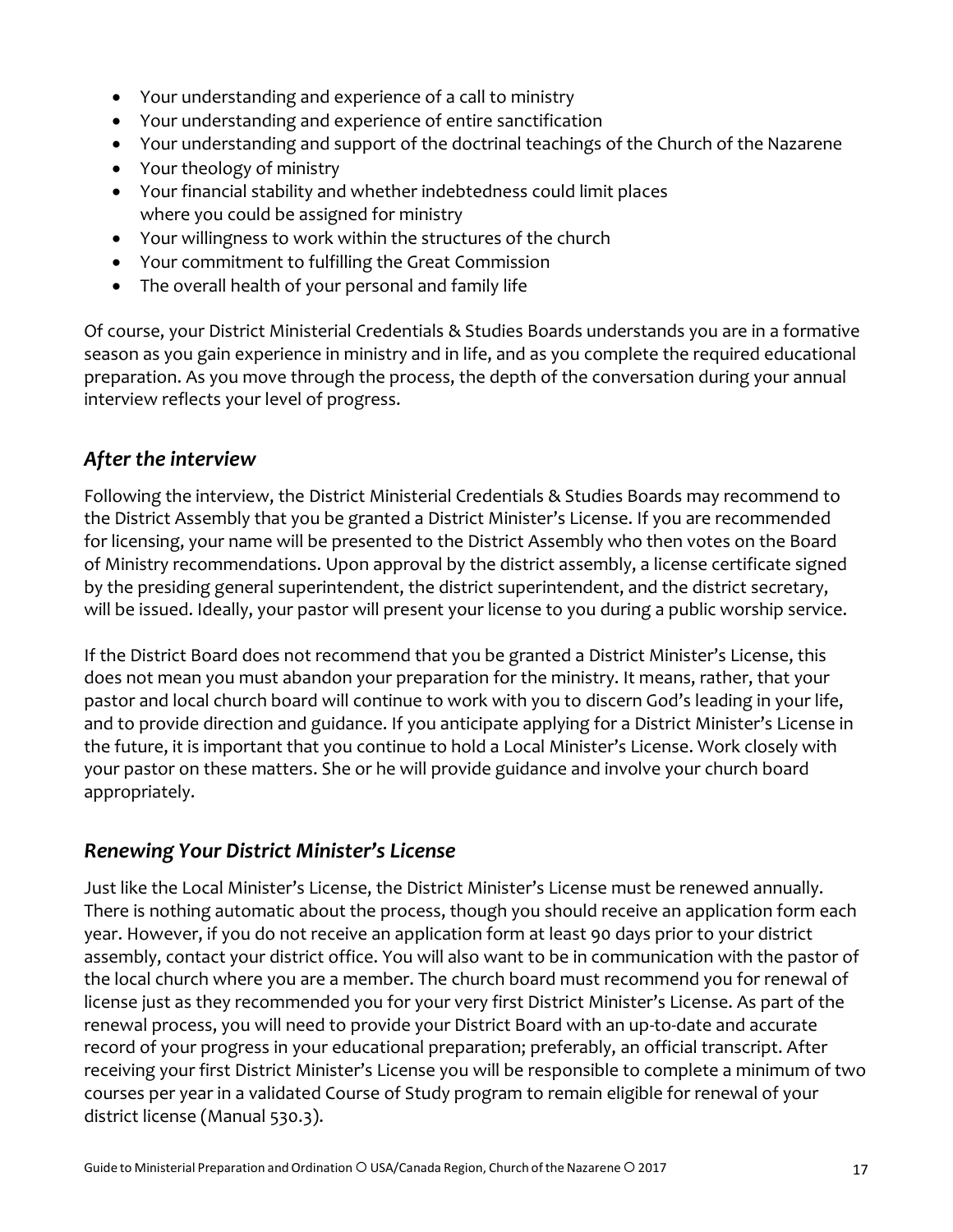To renew your district license, follow the procedure outlined by your district. Make every effort to be available in person for your annual licensing interview, even if you are away. If returning to your home district is extremely difficult, your District Board may offer to help you by scheduling a special meeting with you during one of your academic breaks. In some cases, your district may arrange for you to be interviewed in their behalf by the District Board of the district where you temporarily reside or by a committee of religion faculty and/or pastors where you are attending school.

## **Opportunities and Obligations**

## *Assessment Events*

Many districts require those who hold or who are making their first application for a District Minister's License also attend an assessment event. An assessment event is a gathering designed to help each ministerial candidate increase her or his self-awareness and insight for the purpose of building healthy relationships and establishing essential spiritual formation practices. Most often, spouses are included in these events that may be held on a single day or over an entire weekend.

Normally, there is some preparation required beforehand and the event itself includes times of conversation with resource personnel (such as qualified counselors) as well as sessions that instruct and inspire. These events not only equip you for life and ministry but also give your District Ministerial Credentials & Studies Boards greater understanding of how to come alongside you as you continue your preparation for ordination and a lifetime of ministry.

## *Reporting annually*

Every person who has begun the process of preparing for ministry in the Church of the Nazarene is required to report annually. Those with a Local Minister's License are to report to their local church (529.1). However, those who hold a District Minister's License or who are ordained are members of the clergy and must report to their district assembly each and every year. Your very first report as a district licensed minister is given to the district assembly to which you are recommended for the first renewal of your district license. You will receive a report form from the district secretary. The district secretary is responsible for collecting reports from all members of the clergy on her or his district. Failure to report could jeopardize your standing as a member of the clergy (Manual 537.3).

## *Communicating with your District Ministerial Credentials & Studies Boards*

It is your responsibility to communicate with your District Ministerial Credentials & Studies Boards throughout the process leading to ordination and as long as you have a ministry credential in the Church of the Nazarene (Manual 537.3). Be sure to update your District Board immediately if:

- You change your contact information (email, phone, home address);
- Your marital status changes;
- You accept or change an assigned ministry role (Full time; part time; pastor; associate) Roles of ministry are discussed in Manual 504-526.1;
- You change your local church membership;
- You relocate to a new district.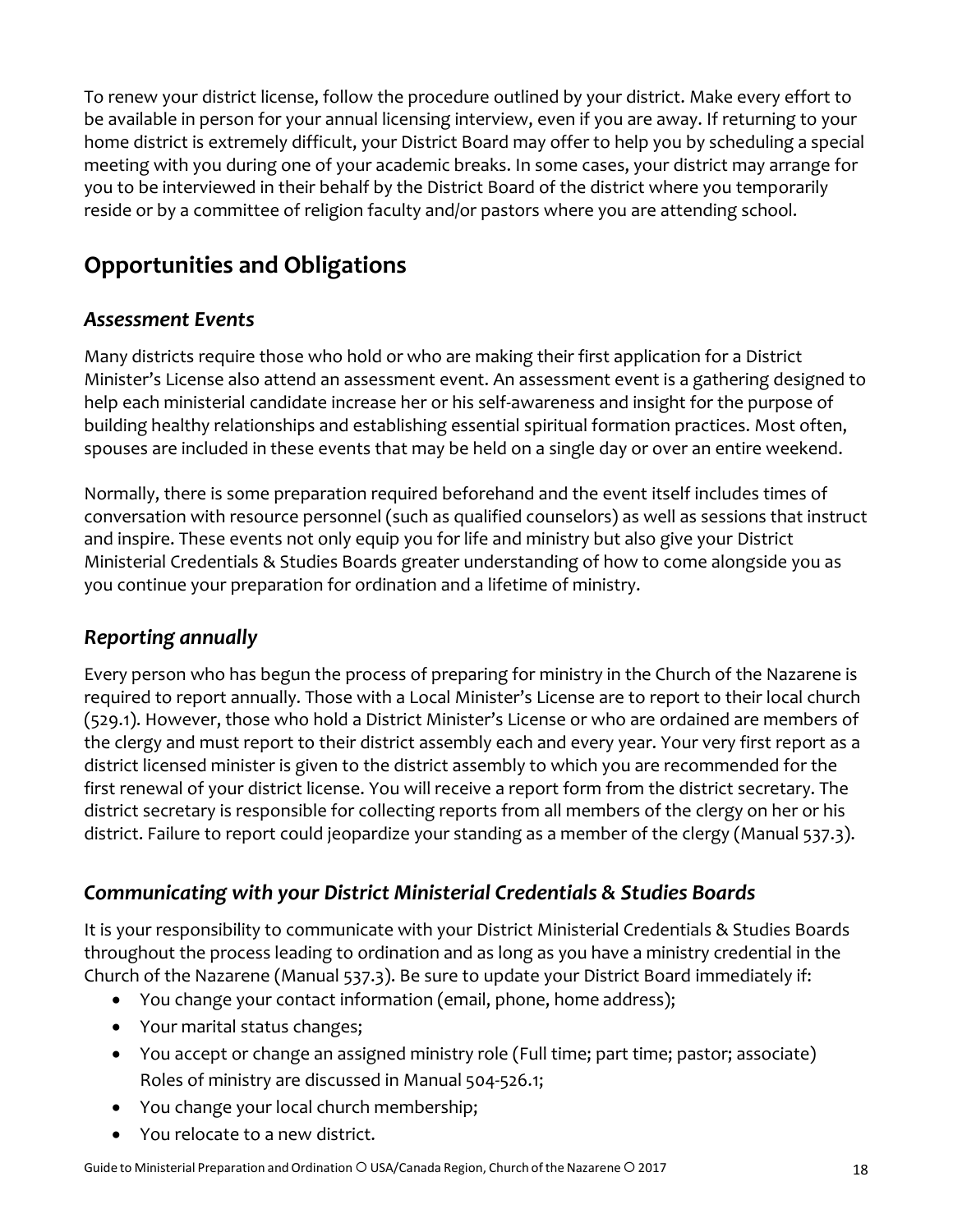If you are district licensed and move to a new district, you will need to transfer your local church membership to a Nazarene church on that district. Exceptions to this guideline may include (1) if the move is considered temporary (such as moving to attend a Nazarene university), or (2) if there is no Nazarene congregation within a reasonable distance of your new place of residence. In this case, the guidance of your district superintendent will be helpful. *Be advised that you are required to update your District Ministerial Credentials & Studies Boards with any change of your contact information* (physical address, mailing address, phone number, email address).

When transferring your local church membership, it is very important to inform your District Ministerial Credentials & Studies Boards of this change as soon as possible. If you are transferring your membership to a local church on another district, you must also request your Board of Ministry to transfer jurisdiction of your ministerial credential (your district license) to your new district. In addition, you are required to provide your contact information to your new district and to let them know you have requested the transfer of your credential.

While the credentialing process is generally the same from district to district, each district is unique in how it carries out that process. So if you move to a new district, ask about the credentialing process on the new district and inquire about important dates such as when license renewal applications are due and when and where the annual credentialing interviews are held. Of course, you will want to establish a strong relationship with your pastor who can provide guidance and support.

## **Ministry Experience**

In addition to the educational requirements, experience in ministry is an important aspect of the credentialing process. In fact, ordination in the Church of the Nazarene requires experience in ministry that involves a specific, supervised, accountable ministry position. This ministry position does not need to be a paid position though it must be recognized as *assigned ministry*. This means there must be a documentable level of assigned ministry responsibilities and accountability above and beyond lay ministry in a local congregation. The time will be evaluated based on the number of hours per week given to the ministry assignment. This time of assigned ministry can begin while you are completing the Course of Study.

To be eligible for ordination, you must have been an assigned minister on a full-time basis for not less than three consecutive years and, at the time of ordination, you must currently be serving in an assigned ministry. In the case of part-time assignment, you should understand that the consecutive years of in-service time required will be longer, depending on your level of involvement in your ministry assignment (Manual 532.3).

Your district leadership can help you determine how to best connect your ministry involvement to the experience requirements for ordination. Some districts will provide a Ministry Log which can help you track your assigned ministry, but either way, you are encouraged to keep a record of your years of service in assigned ministry and to document that it qualifies as assigned ministry.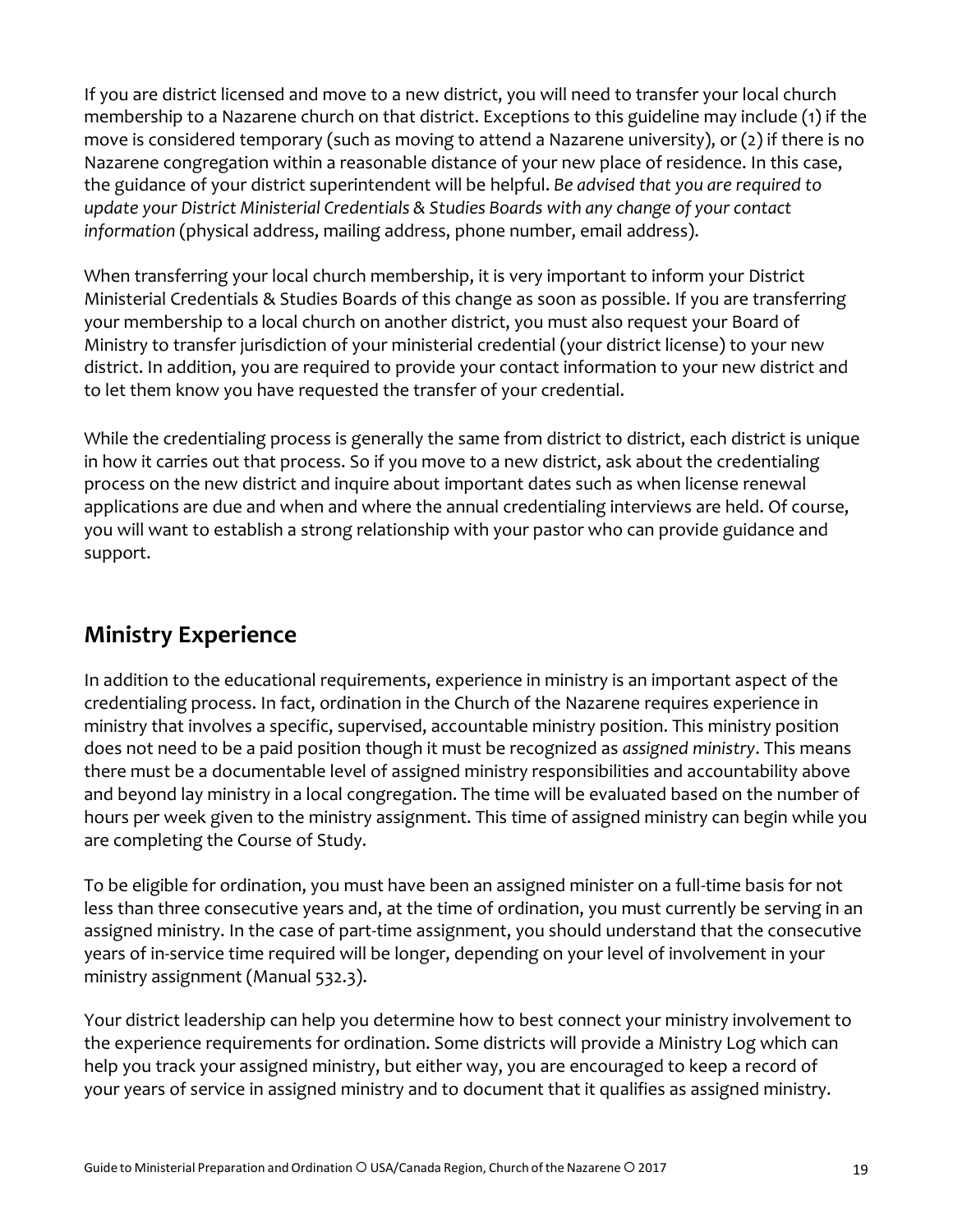### *Mentoring*

Once you are in a ministry position and tracking your experience requirements, you will need mentoring and accountability as you learn the practical aspects of ministry. If your district does not appoint a spiritual/pastoral mentor or mentoring committee for you, you should seek one on your own. It would be best if you could acquire a group of three persons who would meet with you at least once every three months, and at least one of whom would make phone contact with you at least twice monthly. It would be most helpful for you if at least one of the persons was a member of the District Board who would understand the issues of development and formation under consideration at this stage of your ministry preparation.

You should discuss with your mentor or mentoring committee issues of spirituality, spiritual development, transitioning from the idealism of education to the realism of ministry practice, establishing and pursuing a program of lifelong learning, and other matters related to your formation as a minister of the gospel. One arena of development that almost always is overlooked is that of developing a personal financial stewardship plan. This not only involves practicing the habit of tithing but also creating a plan to address any consumer or educational debt as well as take responsible action in planning for retirement.

Learn all you can from conversation with your mentor or mentoring committee during this stage of your development as a minister. Invite the members of your mentoring committee to visit you unannounced at the church where you are serving, during both service and non-service times. Develop a covenantal foundation for feedback, accountability, and evaluation with them. They can be your best advocates in becoming the minister God has called you to be.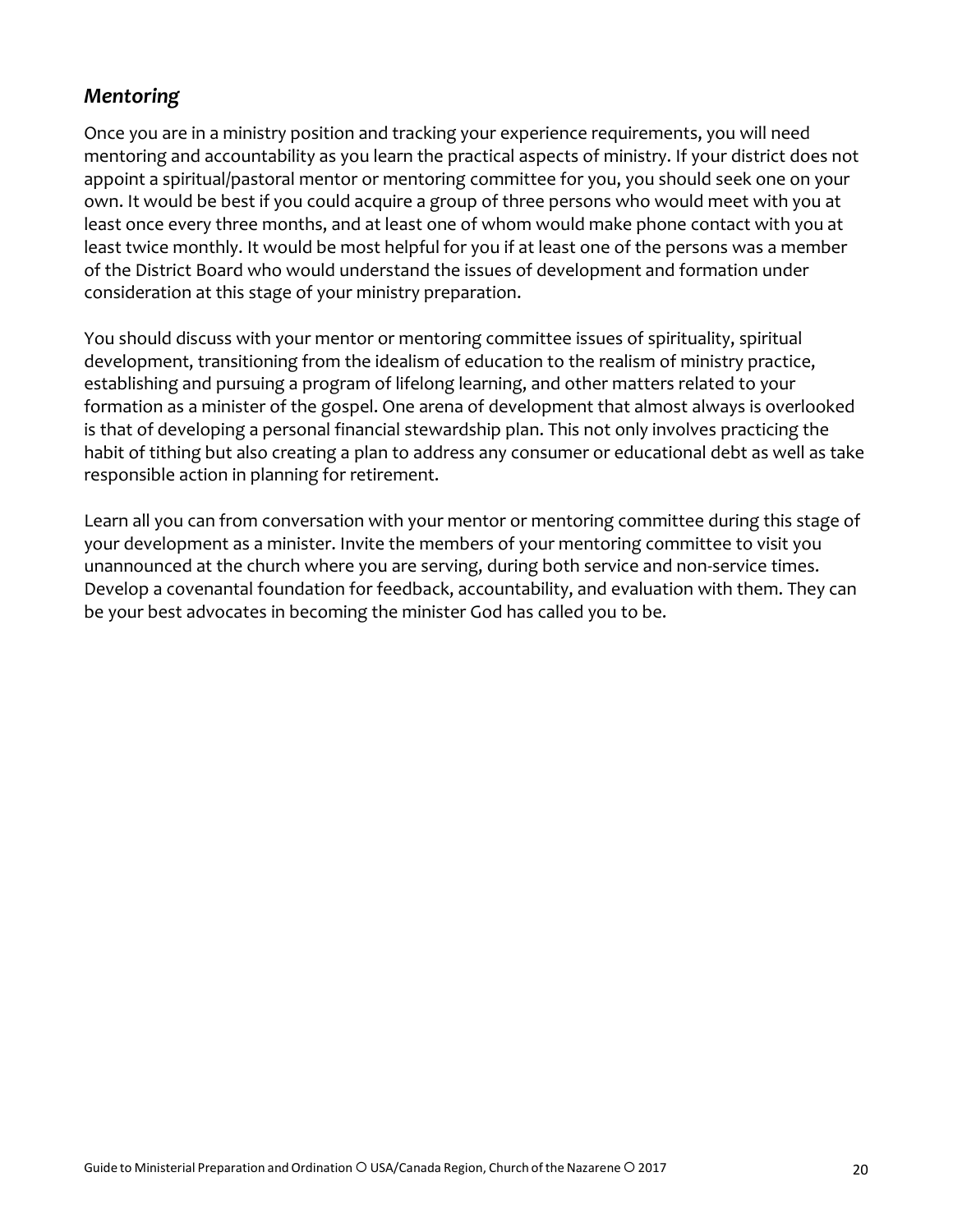## **Ordination**

## **What is ordination?**

The process of preparation in which you engage first as a local minister and then as a district licensed minister, is a journey of candidacy for ordination. Ordination is the authenticating, authorizing act of the church that recognizes and confirms God's call on the lives of women and men to ministerial leadership as stewards and proclaimers of both the gospel and the Church of Jesus Christ.

### *Ordination is an authenticating act*

It is important to realize that God calls but the church ordains. The church does not claim the right to call people to the ministry. That is the work of God the Holy Spirit. The church is responsible to discern the call of God on a person's life considering both personal testimony to that call and evidence of gifts and graces for ministry. Thus, ordination lies at the end of an authenticating process of one's call.

This process may be challenging at times. However, the church is humbly confident that the discernment exercised during candidacy is crucial to the well-being both of the church and of the candidate.

## *Ordination is an authorizing act*

By means of ordination the church officially approves and authorizes you as one who is worthy of the rights, privileges, and responsibilities of being a member of the clergy. The ordination service itself bears witness to the Church universal and to the world at large that you are truly a man or woman of God; that you have received the grace of God and the gifts necessary for public ministry; that you have a thirst for knowledge, especially knowledge of the Word of God; and that you can communicate the gospel in a way that is clear and doctrinally sound. To be able to make such claims about you, the church must question, probe, and observe you over time – and test you " as by fire," to use a biblical phrase. The biblical assumption of trial by fire is that you will come through the test with proven character and purity.

## *Ordination is a confirming act*

Ordination is also a confirming act of the church. In the time leading up to ordination, the church is at work evaluating you and your potential for ministry. Local church boards consider whether your involvement and testimony make it reasonable for them to issue you a Local Minister's License. That same board will consider making recommendation for district licensing. The local church and the District Board will observe you closely to determine if your district license should be renewed each year. When all requirements for ordination have been met, the District Board may recommend you to the district assembly for ordination as an elder or as a deacon. The entire district assembly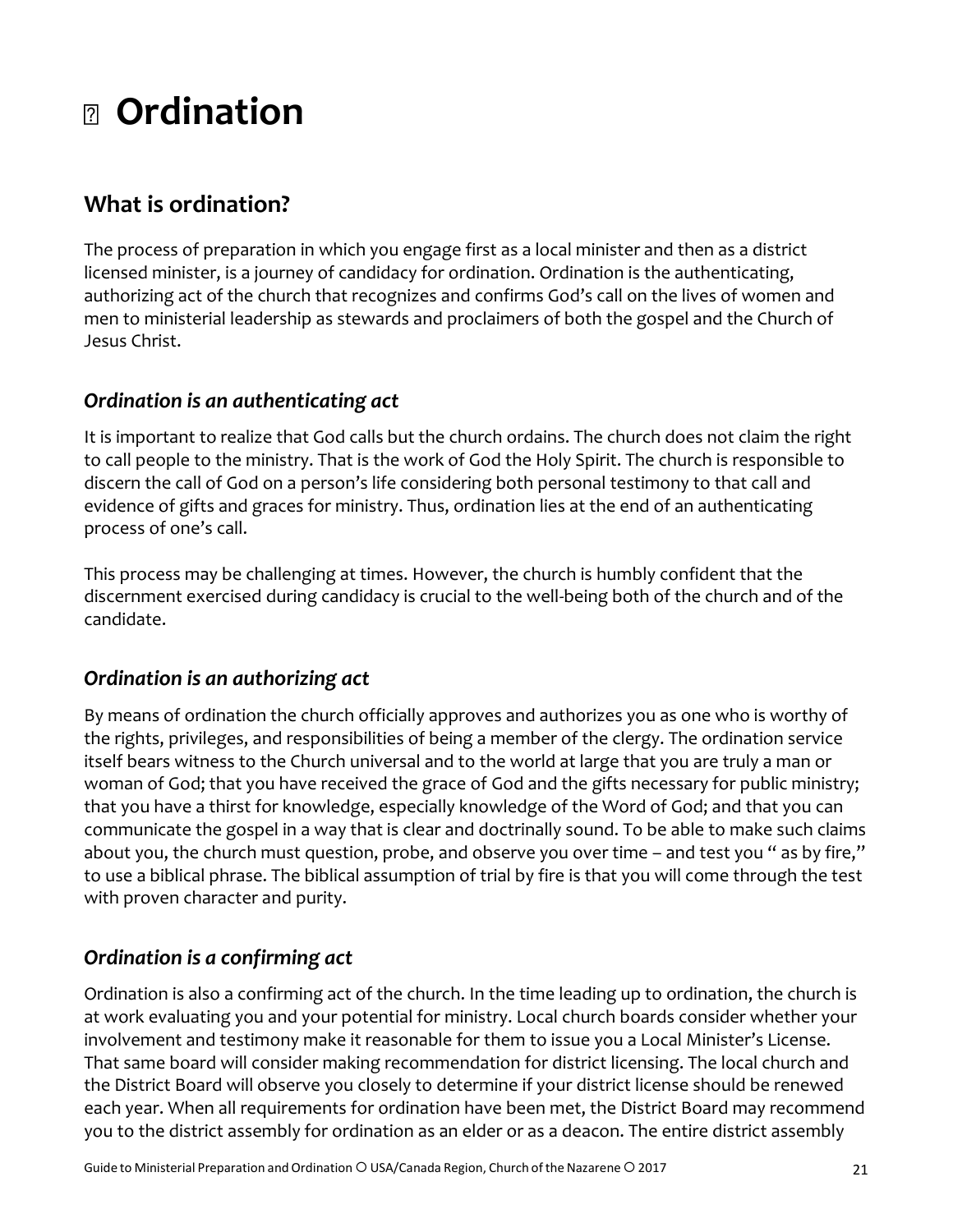will vote whether or not to present your name to the presiding general superintendent. He or she, as representative of the Church of the Nazarene globally, will make the final determination whether you should be ordained. Ordination is truly an act of the entire church.

### *Ordination is a spiritual and theological act*

Ordination is also a spiritual and theological act of the church. It is more than receiving certification to minister. It is more than passing qualifying exams of your profession. It is the church's acknowledgment of the amazing reality that God calls and gifts certain men and women for ministerial leadership in the church. While the church affirms the scriptural tenet of the universal priesthood and ministry of all believers, the act of ordination is the acknowledgment of God's call on certain men and women to leadership in ministry.

Jesus taught that "the greatest among you must become the servant of everyone." Ordination, then, does not convey special status or privilege; rather it recognizes and confirms God's calling upon ministerial leaders to live as servants of the gospel. Because Scripture teaches that in Christ there is neither slave nor free, Jew nor Greek, male nor female, but all are one in Christ, the Church of the Nazarene ordains persons regardless of their economic status, nationality, race, or gender. Your ordination class may well consist of candidates from several races, born in a variety of countries, representing a whole range of economic backgrounds, including both women and men. What all of these persons hold in common is the testimony of a call from God and the church's recognition in each of them of the gifts and graces for ministerial leadership.

Because the candidacy portion of the journey is demanding and requires tremendous investment of your energy and resources, the church tries to determine as early as possible if there are any impediments that might preclude your successful completion of candidacy. For this reason, he church inquires carefully into any criminal activity, sexual misconduct, divorce, indebtedness, or other matters of significance in your life history. Though this may feel awkward or painful at times, it is better to determine early in the process the impact of these issues on your potential for ordination and fruitfulness in ministry in the Church of the Nazarene rather than wait until late into the process of your candidacy.

> *"Ordination bears witness to the Church universal and the world at large that this candidate reveals a life of holiness, possesses gifts and graces for public ministry, demonstrates a thirst for knowledge, especially for the Word of God, and displays capacity to communicate sound doctrine."* Manual ¶502

## *Ordination is a privilege, not a right*

The Church of the Nazarene requires that you complete specific educational preparation and gain a certain level of ministry experience in order to be considered for ordination. In addition, you must currently be district licensed and must also have held a district license for at least three consecutive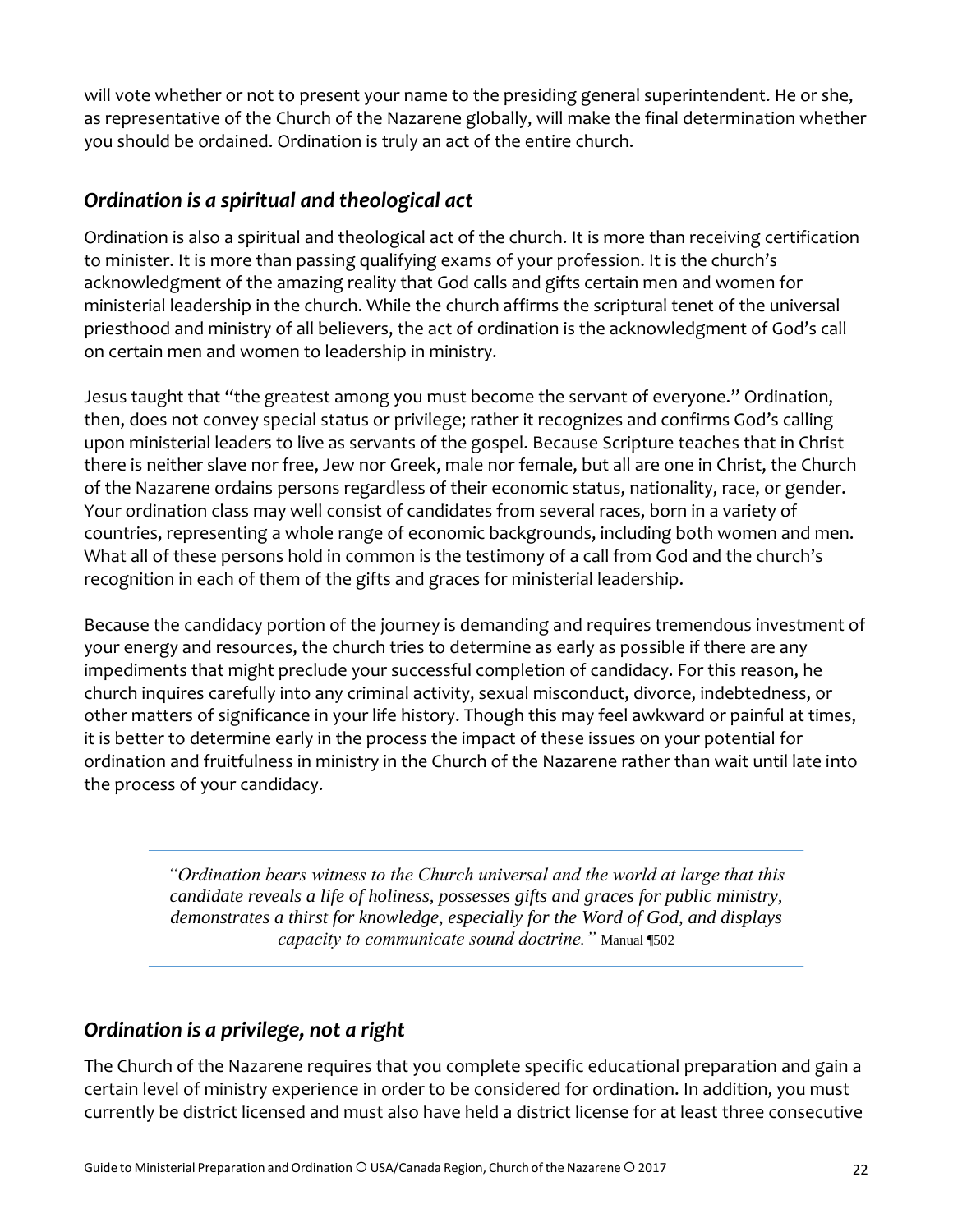years (*Manual* 532.3). However, **completion of the minimum educational, credentialing, and experience requirements does not automatically qualify you for ordination**. Ordination is for a lifetime, and both you and the church as represented by the District Ministerial Credentials & Studies Boards must be confident in your fitness for ordination, spiritually, theologically, personally, and professionally. Based on their observations and on reports from your congregation, pastor, and district superintendent, the District Board determines your readiness for the next step in the process: the ordination interview.

## **The ordination interview**

When the Board believes you are ready to be interviewed regarding ordination, they will invite you to such an interview. If invited, you will also be asked to complete the "Ordination/Recognition Questionnaire" in advance of the interview. Many of these questions will be familiar to you since they also appear on the "Application for a District Minister's License" form. Normally, the interview is held well in advance of the district assembly.

The ordination interview itself is similar to the interviews you have experienced in the process of gaining and renewing a District Minister's License, except this interview is more comprehensive. The District Board must be very confident you are fully qualified and ready to be ordained before they can proceed. If you are married, it will be very important for your spouse to attend this interview. His or her own journey of walking alongside you and engaging meaningfully in the life of the local church is of significant interest to the Board. Note: If, to the best of your knowledge, you have completed all of the requirements but are not invited to interview for ordination, you should follow the usual process for the renewal of your district license, assuming you have received the recommendation of your church board.

During the interview, it is hoped you will be able to perceive the love and concern of your District Board for both you and the church. They carry a heavy responsibility in the decision they will soon make. After the interview you will be dismissed and the District Board will decide whether or not to recommend you to the district assembly and to the general superintendent. Normally, you will be notified of their decision on the same day as your interview.

## *Affirming, yet challenging*

It is hoped this interview process will communicate support and affirmation to you, even though it feels challenging and evaluative. District boards are charged with the responsibility of making sure the church's ministers are called, well-prepared, and spiritually ready to minister to the people of God and to those who do not yet know Christ. Since this task has such serious, eternal implications, don't be surprised if the process sometimes seems too intense, too long, too cautious, or too personal. If you have questions about the interview process, before or after the interview, you should talk with your pastor and/or district superintendent. He or she can help you develop perspective on the process.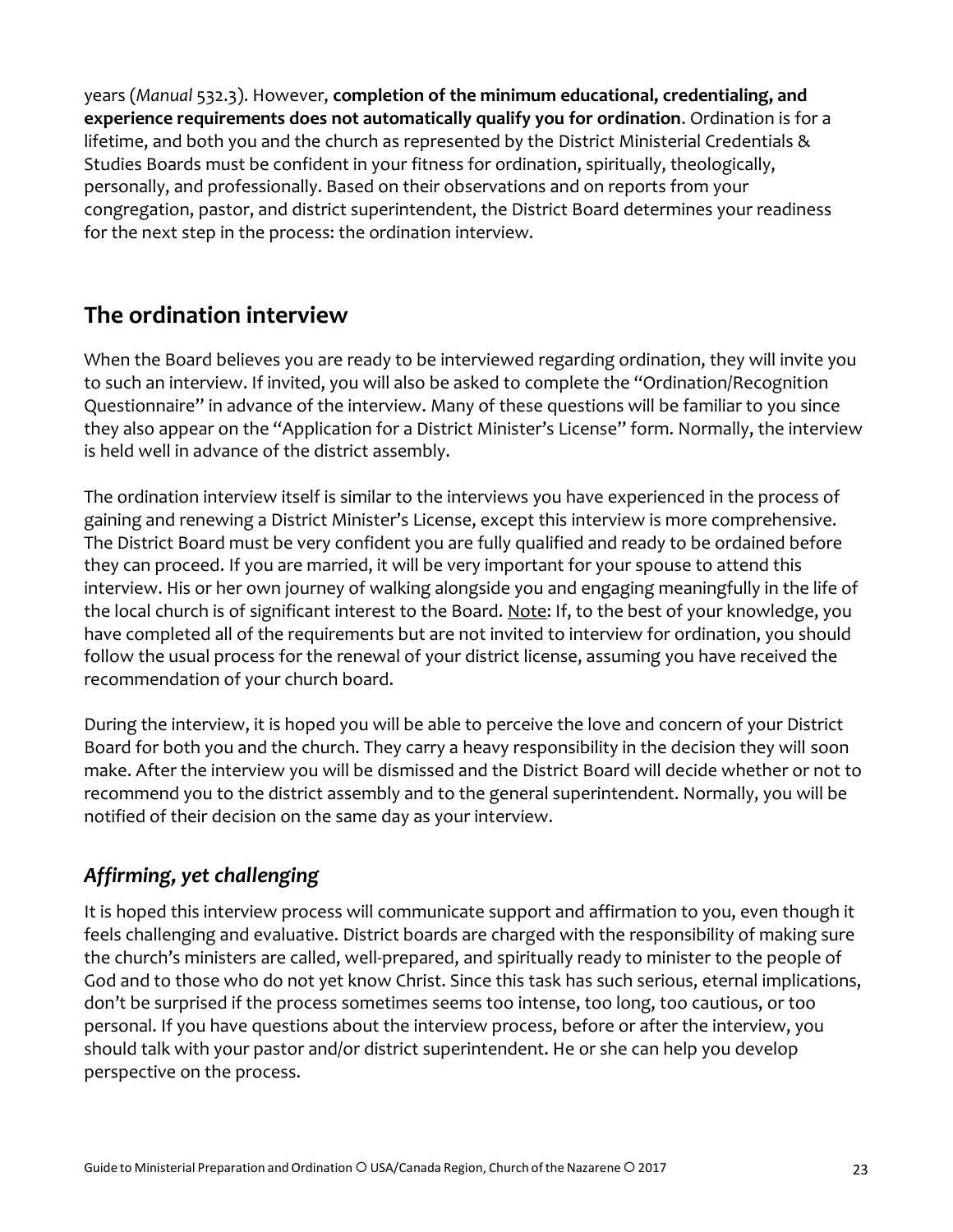Should the board, following the interview, decide not to recommend you for ordination at this time, their reasons will normally be communicated to you. Feel free to also ask your pastor, mentor, and/or district superintendent about the board's decision. Once again, this can be an opportunity for growth.

*In 1 Timothy 5:22 we find this caution to the Church: "Do not ordain anyone hastily" (NRSV). Therefore, the process leading toward ordination is unapologetically thorough and deliberative.*

### *Recognition of Ordination*

If you are currently an ordained minister in another denomination or have been ordained by an independent congregation and wish to serve as an ordained minister in the Church of the Nazarene, you may ask that your existing ordination be recognized. This request may be considered if you have met all requirements for ordination in the Church of the Nazarene as outlined in Manual paragraphs 225, 527.4, 430.2, 530.4. You must demonstrate competency in your understanding of (1) the Nazarene Manual, (2) the history of the Church of the Nazarene, and (3) Wesleyan-holiness theology. If you are invited to interview for recognition of your ordination, you will be examined by the District Board as to your conduct, personal experience spiritually as well as in ministry, and soundness of doctrine. You will be required to complete the "Ordination/Recognition Questionnaire" in advance of the interview.

If recognition of your existing ordination is approved by the district assembly and the presiding general superintendent, you will participate in the ordination service alongside any others who are being ordained. However, since the Church of the Nazarene understands itself to be "a branch of the 'one, holy, universal, and apostolic' church" (Manual, 14) and therefore understands ordination by a Christian community to be ordination for a lifetime, you will not be "re-ordained" to the Christian ministry. Nevertheless, the Church of the Nazarene's recognition of your existing ordination will be acknowledged and affirmed in a meaningful way during the service of ordination. In addition to this, you will also be provided a certificate of ordination from the Church of the Nazarene.

## **The District Assembly**

If the District Board recommends you for ordination, the recommendation will be reported to the district assembly. Once the district assembly votes to adopt the recommendation of the District Board to ordain you, the final decision belongs to the general superintendent presiding over that assembly. Most often, the general superintendent will meet with you and any other ordinands for a short time prior to the ordination service held during the district assembly. Unless there are unusual circumstances or concerns, the general superintendent will usually join with the District Board and district assembly in affirming your readiness for ordination. The time of the ordination service will be announced well in advance of the district assembly.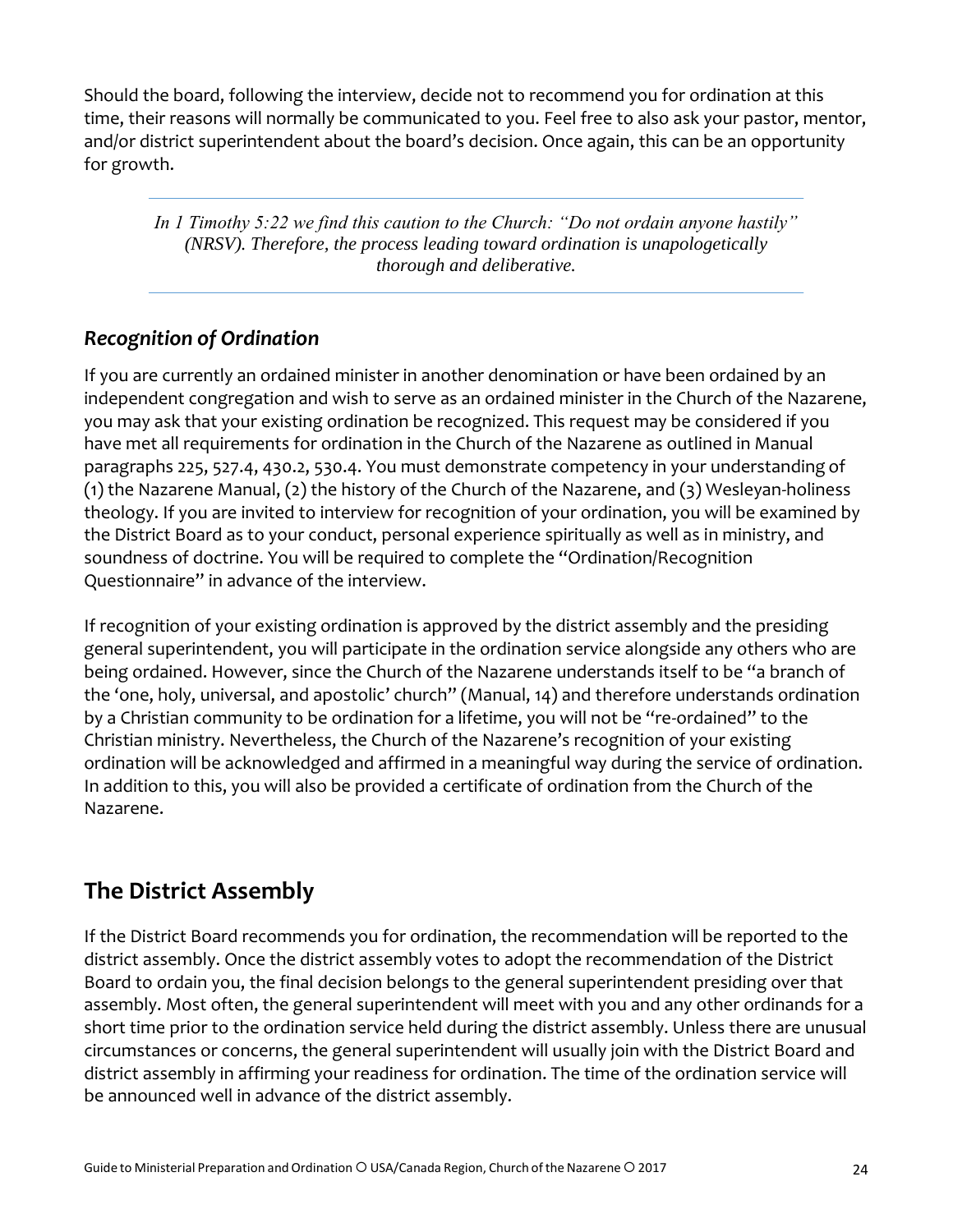## **Lifelong Learning and Effective Ministry for a Lifetime**

The pattern of lifelong learning you began to establish as a district licensed minister (see page 12 of this guide) and incorporating practices that preserve and deepen your health and well-being, spiritually and otherwise, are especially critical now that you have been ordained. Ordination does not signal that your preparation is completed, but that you have laid a strong foundation for strategic and continuing development. After all, your preparation for ordination did not exhaust the wealth of resources available for theologically informed Christian ministry. Though the Bible remains constant, methods of understanding and communicating it are constantly changing; and while the theology of the church changes little, if at all, in a person's lifetime, there is always the need to apply the gospel in a way that effectively engages a changing culture. Meeting this challenge sometimes gives rise to new ways of expressing theological truth. Beyond this, there is a constant need to improve the skills needed for day-to-day ministry. No one ever reaches the point of having learned enough about human beings and their needs! To be a good steward of the ministry to which God has called you requires lifelong engagement in learning, not only to develop skills and understanding, but to establish practices in your personal and family life that keep you healthy and spiritually attentive.

## **Planning and reporting lifelong learning activity**

From the time you complete the Course of Study to the point of your retirement from the ministry, you are to complete at least 20 lifelong learning hours each year. This, in fact, is an important part of your annual report as a minister in the Church of the Nazarene and is your responsibility even if there are seasons when you are between ministry assignments. But more than being something required by the denomination, developing a pattern of lifelong learning is critical to advancing your capacity to keep your preparation for ministry on pace with the changing context and demands of ministry. It is a matter of offering your best to God and to those you serve.

Quality lifelong learning opportunities include conferences for pastors and leaders, seminars and webinars on various aspects of the ministry and on personal and professional growth, and a host of other activities. Many such programs are offered by our Nazarene colleges and universities, the seminary, our districts, and various divisions of the general church. Local hospitals and mental health organizations, and parachurch organizations also offer quality lifelong learning opportunities from time to time.

*Ongoing education is critical for mission! Wherever God calls you to serve, you will be a missionary of the gospel. The changing patterns of culture require constant updating of both knowledge and skills in order to establish outposts of the kingdom of God on earth. The very nature of the church's mission calls for lifelong learning.*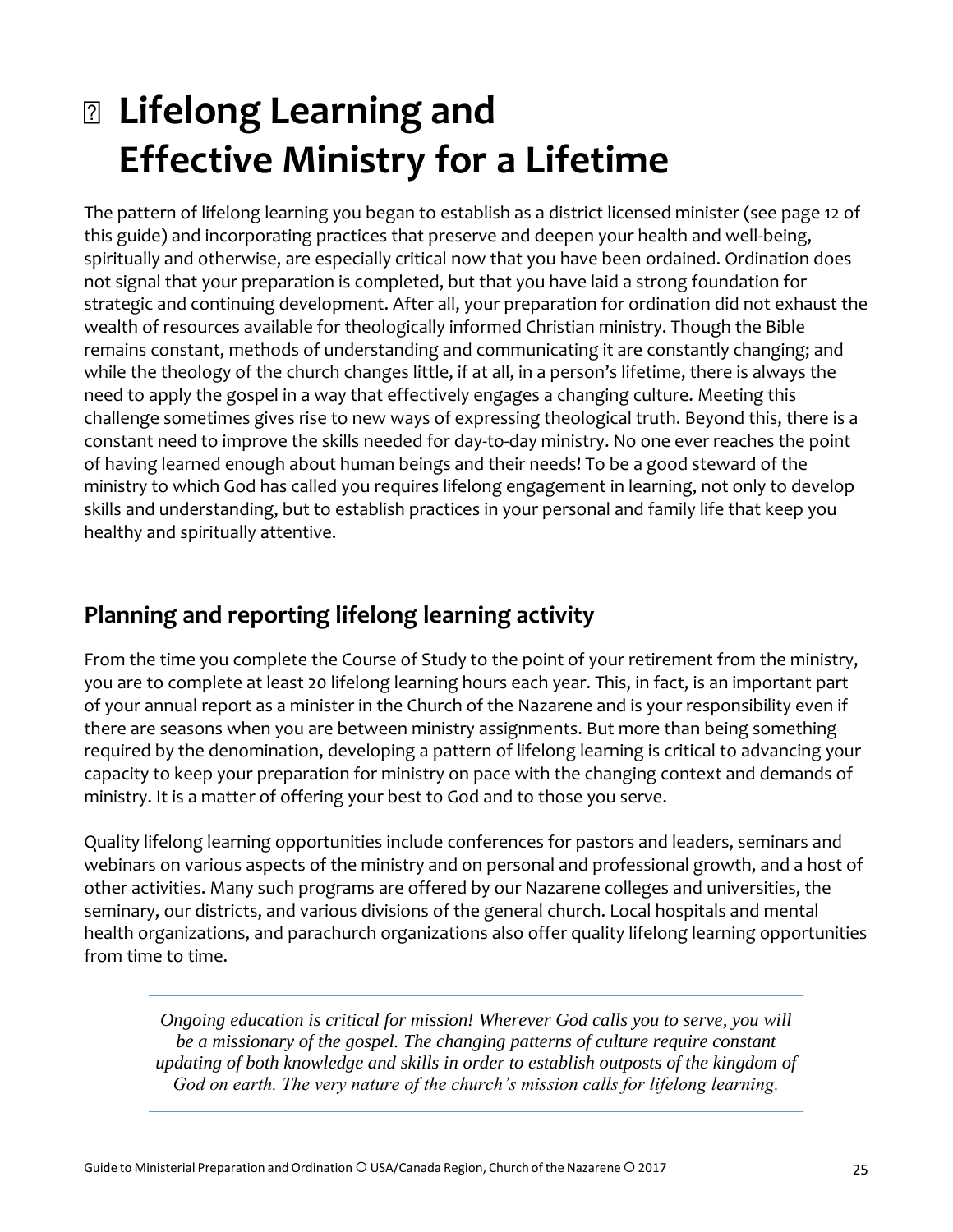In the Church of the Nazarene, each minister is responsible for reporting his or her own participation in lifelong learning. This is made possible through the [Lifelong Learning Registry,](http://learning.nazarene.org/) a mobile-friendly, multilingual website developed for Nazarene ministers around the world. Find out how to access the Registry and learn more about how to report your lifelong learning activity on [www.Nazarene.org \(](http://www.nazarene.org/)see Lifelong Learning on the [Clergy Resources p](http://www.nazarene.org/resources/clergy)age). For a summary of essential features of a well-rounded lifelong learning program, read "[Six Best Practices for the](http://www.nazarene.org/sites/default/files/docs/Clergy/CR-6BestPractices-English.pdf) [Lifelong Learner](http://www.nazarene.org/sites/default/files/docs/Clergy/CR-6BestPractices-English.pdf)" also found on that site.

## *It's a matter of integrity*

The Church of the Nazarene understands lifelong learning to be a vital part of the spiritual and professional stewardship of its ordained ministry. Our love for those to whom we minister demands that we become the best we can be in knowledge, skills, and practice. For this reason, as noted earlier, you are required to complete 20 hours of lifelong learning annually. Failure to do so will require that you to meet with your District Ministerial Credentials & Studies Boards. Our District Boards of Ministry make this effort because every Nazarene minister is more effective when serving out of wholeness, love, meaning, and fulfillment. Lifelong learning offers us the opportunity by which we deepen our capacity to minister with energy and effectiveness throughout life.

## **Nourishing your own soul**

While you are continuing to read and study and grow as part of your ongoing professional development, remember always that one of the key elements in caring for the souls of others is caring for your own soul. You will want to make it a priority to develop good habits like taking a day off, keeping the Sabbath (which, for you, may *not* be Sunday), finding a recreational hobby, investing time with your family, etc.

Hopefully you will learn early in your ministry the value of having a faithful accountability partner with whom you can talk freely about your struggles and frustrations. Many pastors have discovered the wisdom of finding a professional counselor they can go to for both personal and professional advice.

Although you have a servant's heart and look for ways to give your life away for the sake of the gospel, do not give away your health, your marriage, your family, or your relationship with God in the process. A ministry that is effective over a lifetime is a ministry *with* Jesus, not just *for* him. Remember the invitation Jesus gave to his followers: "Walk with me and work with me—watch how I do it. Learn the unforced rhythms of grace. I won't lay anything heavy or ill-fitting on you. Keep company with me and you'll learn to live freely and lightly." (Matthew 11:29-30, *The Message*)

Now . . . let the journey begin!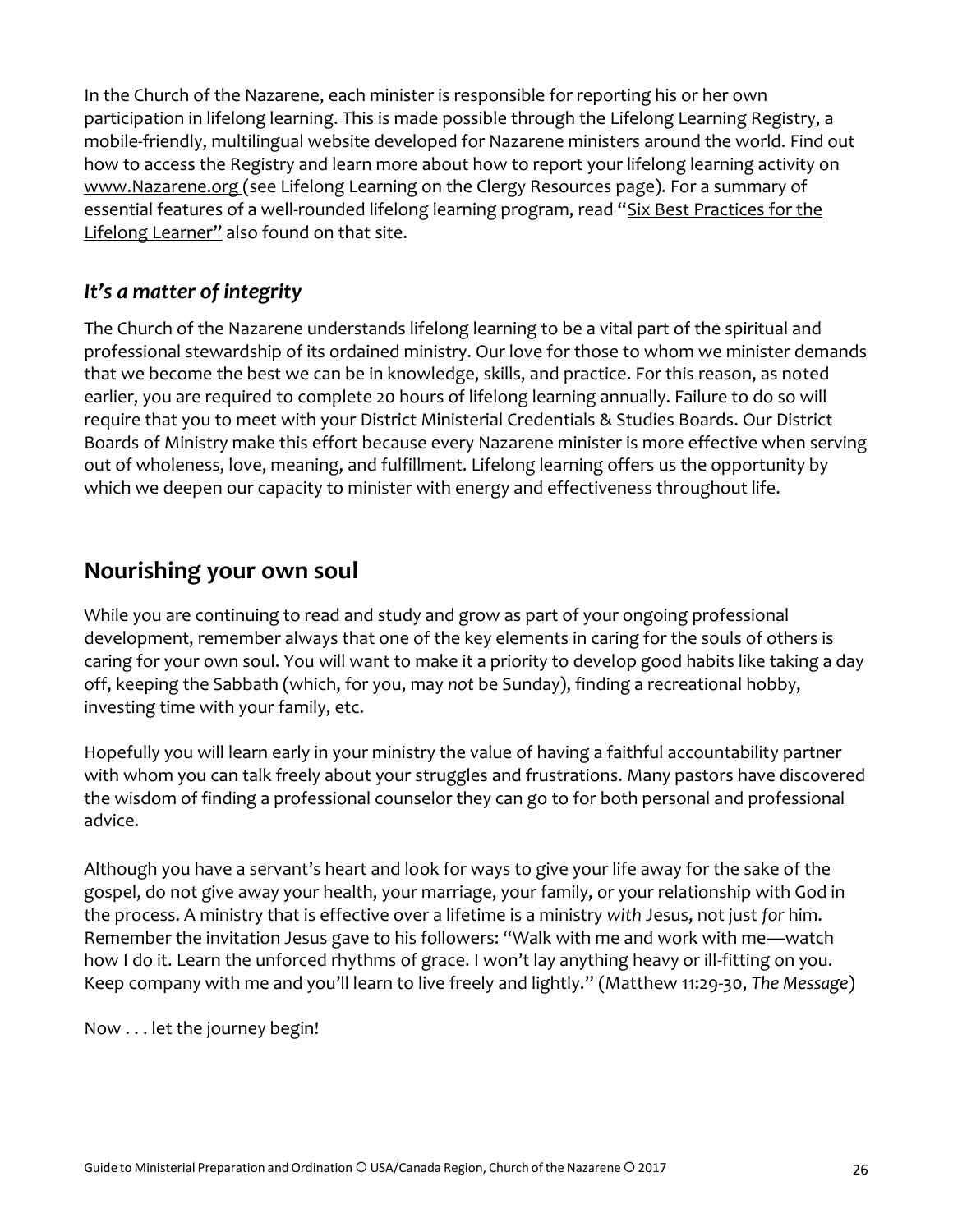## **Appendix A: Ability Statements**

The focus of the educational preparation required of all Nazarene ministers is called "the Course of Study" -- an array of studies and practicums that develop the range of abilities described below. See page 10 of this guide for more information.

### **CONTENT: 14 Ability Statements**

### **OLD TESTAMENT**

**CN1** Ability to identify the literary structure, the theological concepts and main storyline of the Old Testament.

**CN2** Ability to describe the historical and cultural contexts of the major sections of the Old Testament.

### **NEW TESTAMENT**

**CN3** Ability to identify the literary structure, theological concepts and main storyline of the New Testament.

**CN4** Ability to describe the historical and cultural contexts of the New Testament including an ability to Biblically affirm pastoral leadership of men and women within the Church.

### **INTERPRETATION OF SCRIPTURE**

**CN5** Ability to describe the development of the canon and the historical and theological influences resulting in contemporary translations.

**CN6** Ability to exegete a passage of Scripture using contextual, literary, and theological analysis.

### **THEOLOGY (General)**

**CN7** Ability to articulate the Nazarene Articles of Faith.

**CN8** Ability to demonstrate an understanding of theological reflection, including its sources, its historical development, and its Wesleyan contemporary expressions.

### **DOCTRINE OF HOLINESS**

**CN9** Ability to articulate the doctrine of holiness from a Wesleyan perspective.

### **CHURCH HISTORY**

**CN10** Ability to tell the story of Christian history and the development of creeds and major doctrines.

**CN11** Ability to describe the mission and practice of the Church throughout its history.

### **THE HISTORY AND POLITY OF THE CHURCH OF THE NAZARENE**

**CN12** Ability to identify the formative influences of the American Holiness Movement and the Church of the Nazarene.

**CN13** Ability to identify and explain the significance of the major events, and male and female figures in the Church of the Nazarene.

**CN14** Ability to identify the directives of the *Manual* of the Church of the Nazarene that pertain to the organization and ministry of the local, district, and general church.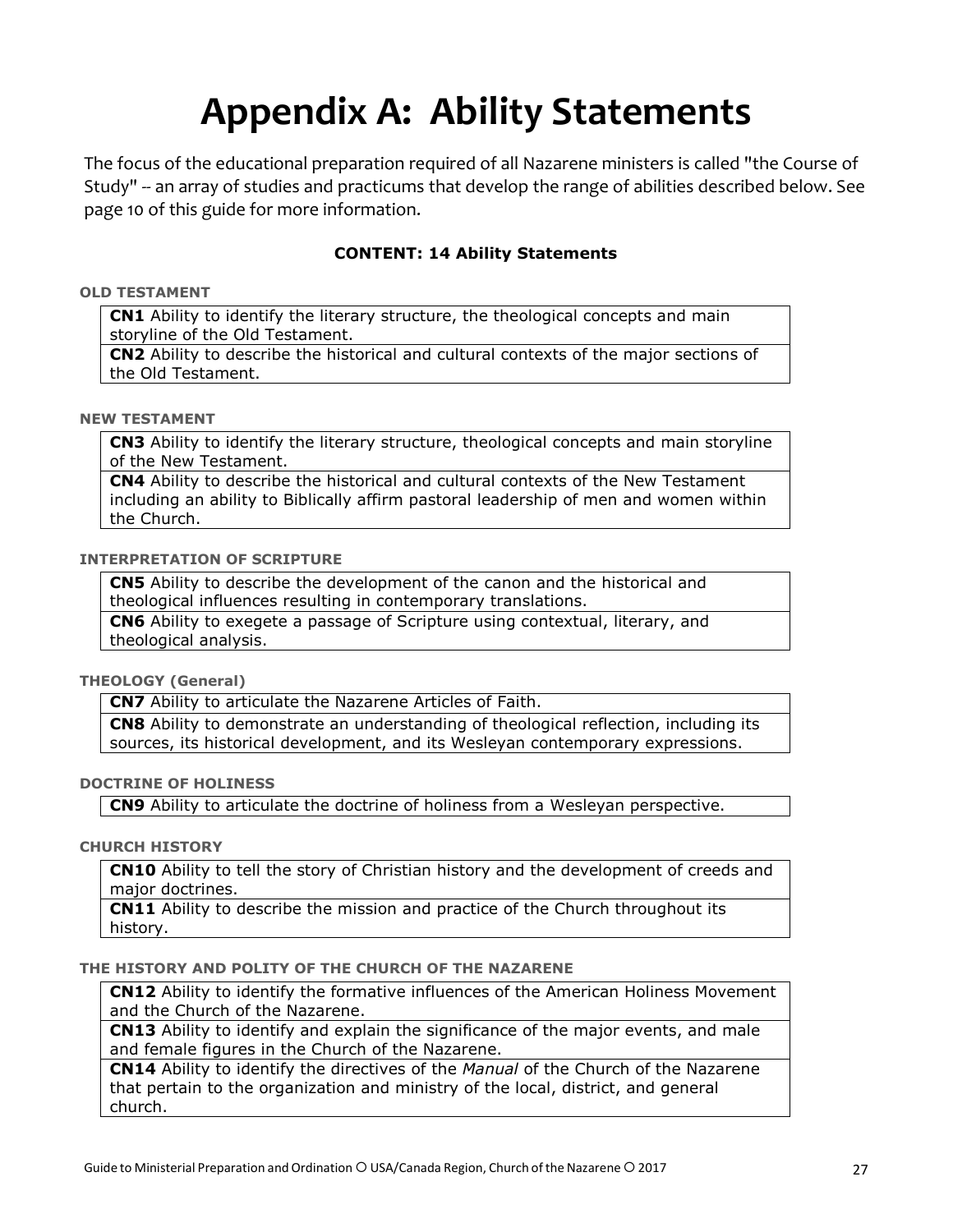### **COMPETENCY: 14 Ability Statements (using one ministry emphasis listed below)**

### **ORAL AND WRITTEN COMMUNICATION**

**CP1** Ability to communicate publicly through multiple methods (oral, written, media, etc.) with clarity, and creativity, utilizing gender inclusive language.

#### **MANAGEMENT, LEADERSHIP, FINANCE, AND CHURCH ADMINISTRATION**

**CP2** Ability to oversee ministry using management skills including servant leadership, conflict resolution, administration, and team building. **CP3** Ability to cultivate, cast, and strategically implement vision. **CP4** Ability to lead congregations in the biblical stewardship of life resources.

### **ANALYTICAL THINKING**

**CP5** Ability to reason logically for discernment, assessment, and problem solving.

### **CONGREGATIONAL CARE AND COUNSELING**

**CP6** Ability to provide pastoral and spiritual care for individuals and families, discerning when referral to professional counseling is required.

### **EFFECTIVE EVANGELISM AND DISCIPLESHIP**

**CP7** Ability to lead evangelistically through preaching, modeling and equipping others.

**CP8** Ability to lead in discipling and assimilating new converts into the Church.

### **CHRISTIAN EDUCATION**

**CP9** Ability to describe and apply knowledge of human development in leading people to Christian maturity.

**CP10** Ability to envision and implement Christian education in the local church.

### **WORSHIP**

**CP11** Ability to envision, order, and participate in contextualized, theologically grounded worship and to develop and lead appropriate services for special occasions (i.e. wedding, funeral, baptism, and Lord's Supper).

### **MINISTRY EMPHASIS (Preaching/Chaplain)**

**CP12** Ability to prepare, and deliver biblically sound sermons using appropriate techniques and skills demonstrating cultural sensitivity.

**CP13** Ability to develop sermons in various forms (evangelistic, pastoral care, doctrinal teaching, lectionary, etc.).

**CP14** Ability to assess the strengths and weaknesses of current homiletical models in light of enduring theological and contextual perspectives.

### **MINISTRY EMPHASIS (Christian Education/Children/Youth/Adults)**

**CP15** Ability to prepare and lead discipleship ministries that are biblically sound, age-appropriate, intergenerational, and culturally sensitive.

**CP16** Ability to assess contemporary approaches to ministry in light of enduring theological and contextual perspectives.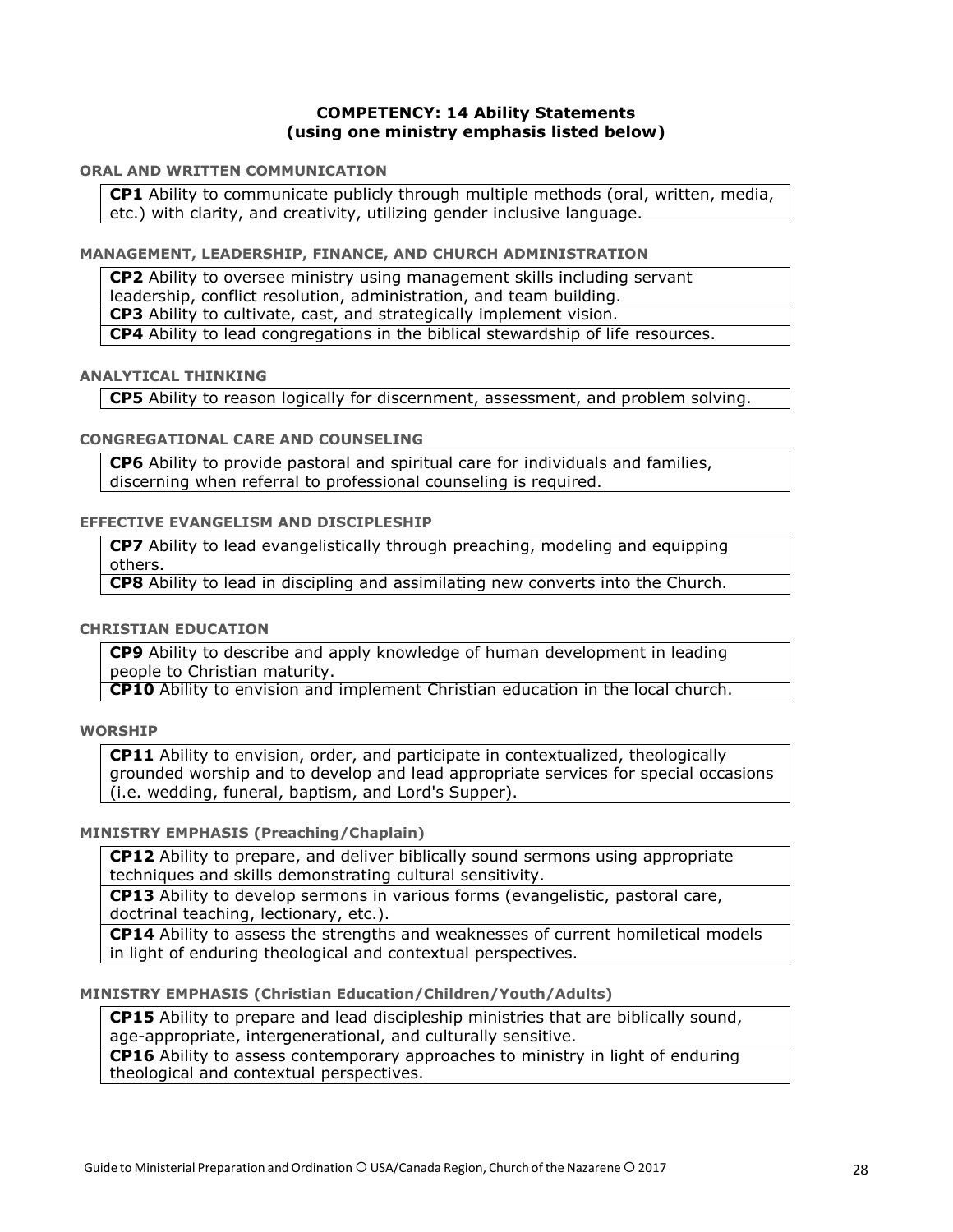### **MINISTRY EMPHASIS (Compassionate Ministry)**

**CP17** Ability to prepare and lead compassionate ministries that are biblically sound and culturally sensitive.

**CP18** Ability to exegete a community utilizing a Wesleyan paradigm for hospitable engagement.

#### **MINISTRY EMPHASIS (Music)**

**CP19** Ability to prepare and lead a music ministry that is biblically sound, utilizing appropriate techniques and skills demonstrating cultural sensitivity.

**CP20** Ability to assess contemporary approaches to church music in light of enduring theological and contextual perspectives.

#### **MINISTRY EMPHASIS (Administration)**

**CP21** Ability to manage and implement biblically sound church administration utilizing appropriate techniques and skills demonstrating cultural sensitivity.

**CP22** Ability to assess and implement contemporary approaches to administration in light of enduring theological and contextual perspectives.

#### **CHRISTIAN ETHICS**

### **CHARACTER: 8 Ability Statements**

**CH1** Ability to apply theological and philosophical ethics to nurture faithful living in the Christian community.

**CH2** Ability to discern and make ethical decisions in the midst of a complex and/or paradoxical context within a Wesleyan framework

**CH3** Ability to practice a moral pastoral leadership, informed by philosophical and theological ethics.

**SPIRITUAL FORMATION**

**CH4** Ability to pursue holy character (Christlikeness) by practicing faith formation and the classic Christian disciplines as means of grace.

**CH5** Ability to locate, understand, and use resources for individual and corporate spiritual formation.

### **PERSON OF THE MINISTER**

**CH6** Ability to articulate his or her call from God to ministry as affirmed by the Church.

**CH7** Ability to demonstrate a realistic self-understanding including personal strengths, gifts, weaknesses, and areas of needed growth.

**CH8** Ability to practice holistic stewardship (mutual submission in gender relationships, sexual purity, marriage and family, personal finance, professional conduct, practicing Sabbath, etc.).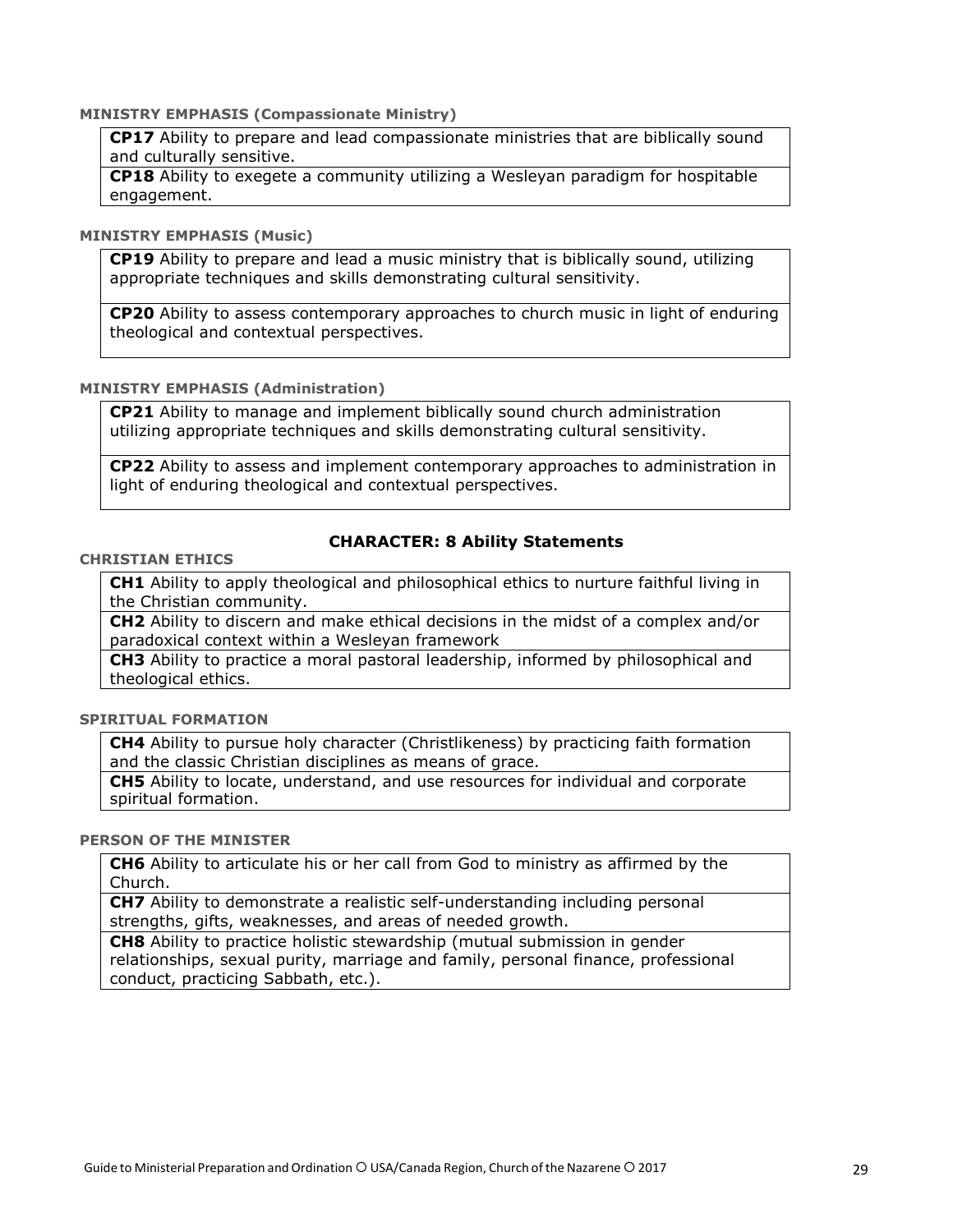### **CONTEXT: 8 Ability Statements**

### **ANTHROPOLOGY AND CROSS-CULTURAL COMMUNICATION**

**CX1** Ability to understand, appreciate, and work sensitively with cultures and subcultures.

**CX2** Ability to identify and apply the principles of cross-cultural communications.

### **CONTEMPORARY CONTEXT AND SOCIAL ENVIRONMENT**

**CX3** Ability to discern sociological dynamics, (including the power dynamics of gender, age and ethnicity) and to apply that information to specific ministry settings. **CX4** Ability to analyze and describe congregations and communities.

### **HISTORICAL CONTEXT**

**CX5** Ability to place the ministry context in light of the large schemes of world and national history.

**CX6** Ability to analyze and describe the ministry context in light of its local history.

### **MISSIONS**

**CX7** Ability to understand and articulate the biblical, historical, and theological bases for Christian mission.

**CX8** Ability to describe basic missiological principles and to apply them to the development of ministry in the local church.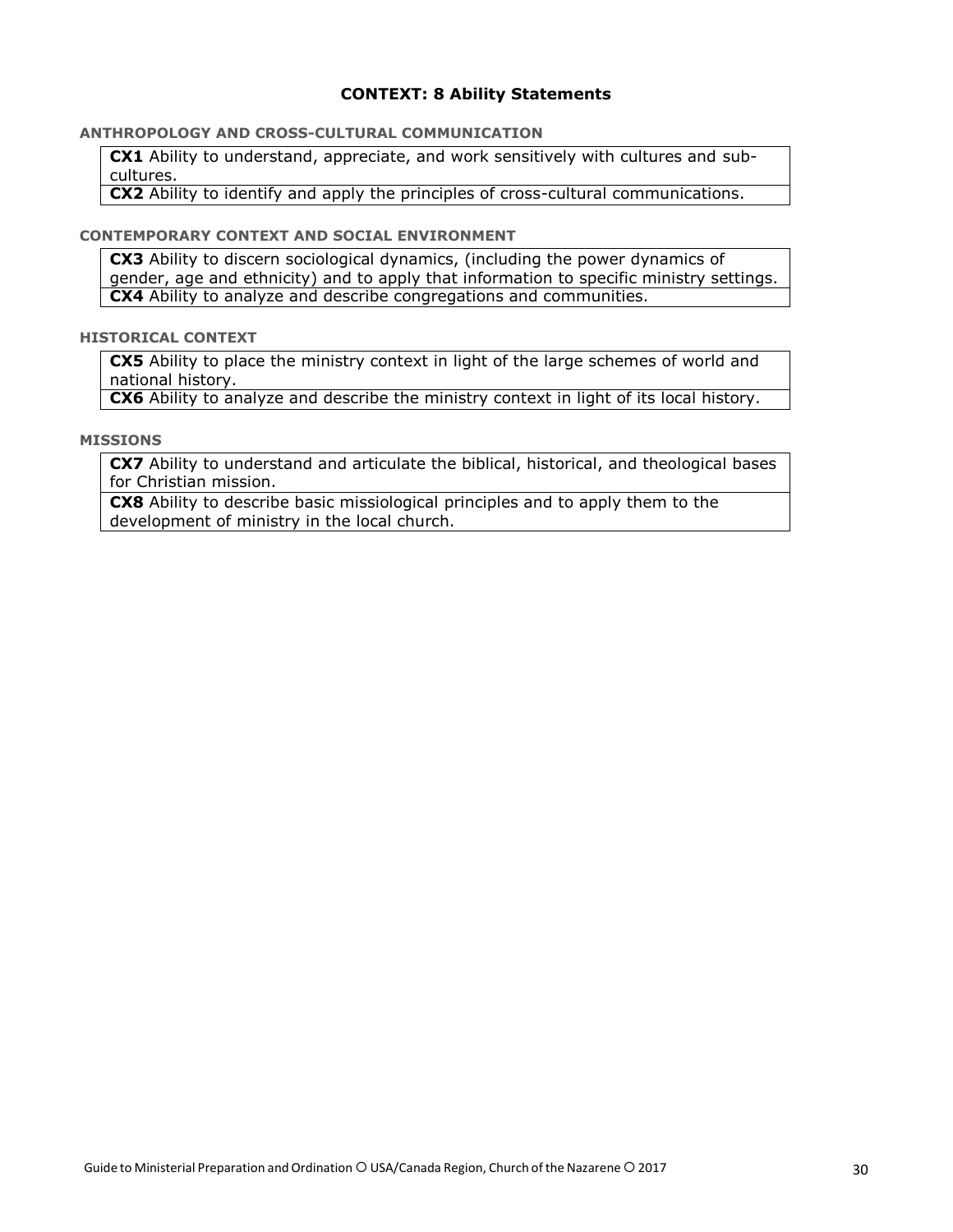## **Appendix B: Registration Form**

If your pastor is recommending you for a Local Minister's License, you are encouraged to register your sense of God's calling on your life with your District Ministerial Credentials & Studies Boards. By supplying the information on the Registration of Call to Ministry form, your district will have the information it needs to help guide you in your educational preparation and in the licensing process. Ask your pastor if your district has developed its own registration process. If so, follow that process; If not, you may wish to complete and submit the form on the following page.